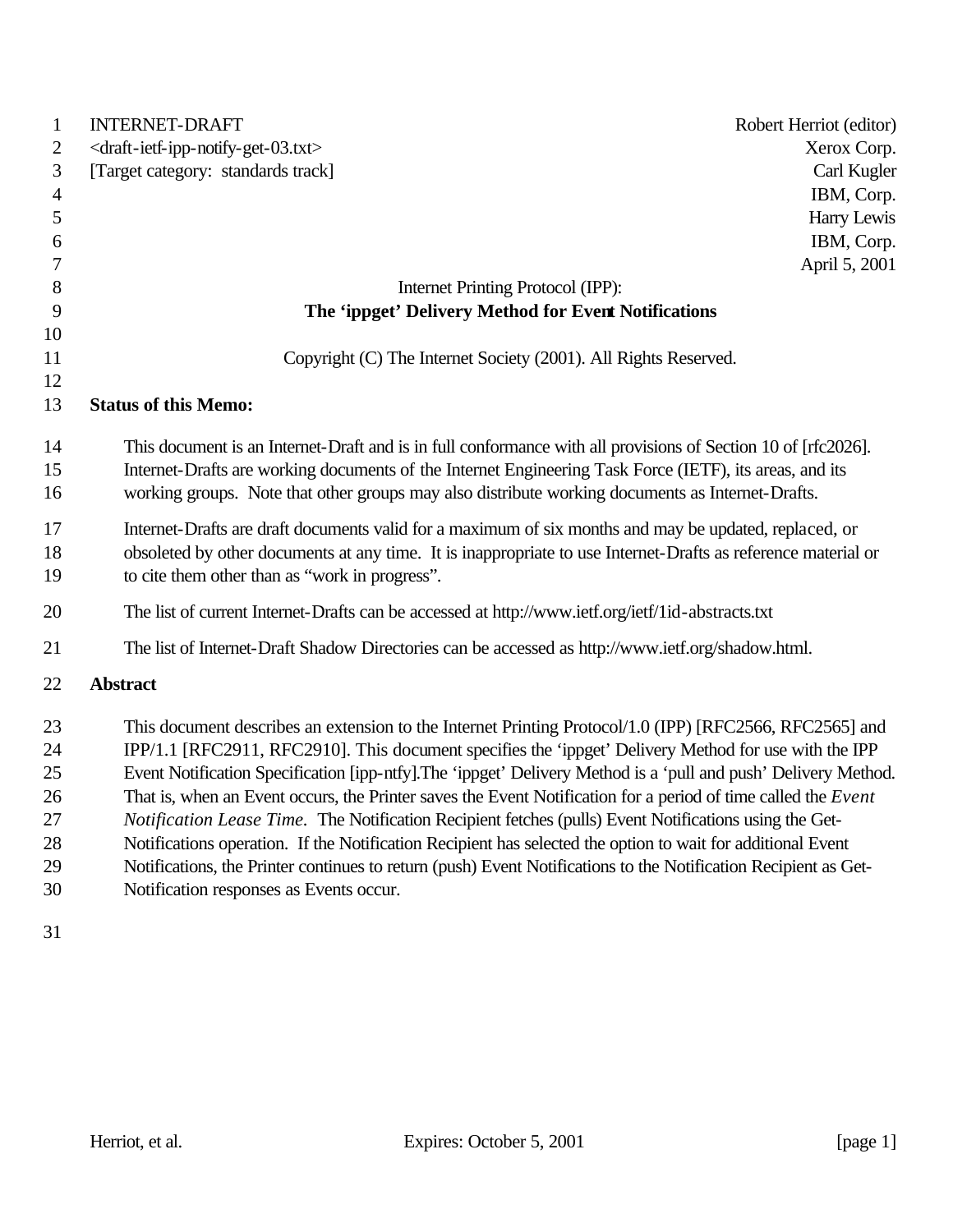| 31<br>32 |                | <b>Table of Contents</b> |  |
|----------|----------------|--------------------------|--|
| 33       | 1              | Introduction 4           |  |
| 34       | $\overline{2}$ |                          |  |
| 35       | 3              |                          |  |
| 36       | $\overline{4}$ |                          |  |
| 37       | 5              |                          |  |
| 38       | 5.1            |                          |  |
| 39       | 5.2            |                          |  |
| 40       | 6              |                          |  |
| 41       | 6.1            |                          |  |
| 42       | 6.2            |                          |  |
| 43       | 6.2.1          |                          |  |
| 44       | 6.3            |                          |  |
| 45       | 7              |                          |  |
| 46       | 7.1            |                          |  |
| 47       | 7.2            |                          |  |
| 48       | 7.2.1          |                          |  |
| 49       | 7.2.2          |                          |  |
| 50       | 7.3            |                          |  |
| 51       | 8              |                          |  |
| 52       | 8.1            |                          |  |
| 53       | 9              |                          |  |
| 54       | 9.1            |                          |  |
| 55       | 9.2            |                          |  |
| 56       | 9.3            |                          |  |
| 57       | 9.4            |                          |  |
| 58       | 9.5            |                          |  |
| 59       | 9.5.1          |                          |  |
| 60       | 9.5.2          |                          |  |
| 61       | 10             | Encoding<br>18           |  |
| 62       | 11             |                          |  |
| 63       | 11.1           |                          |  |
| 64       | 11.2           |                          |  |
| 65       | 12             |                          |  |
| 66       | 12.1           |                          |  |
| 67       | 12.2           |                          |  |
| 68       | 12.2.1         |                          |  |
| 69       | 12.2.2         |                          |  |
| 70       | 12.3           |                          |  |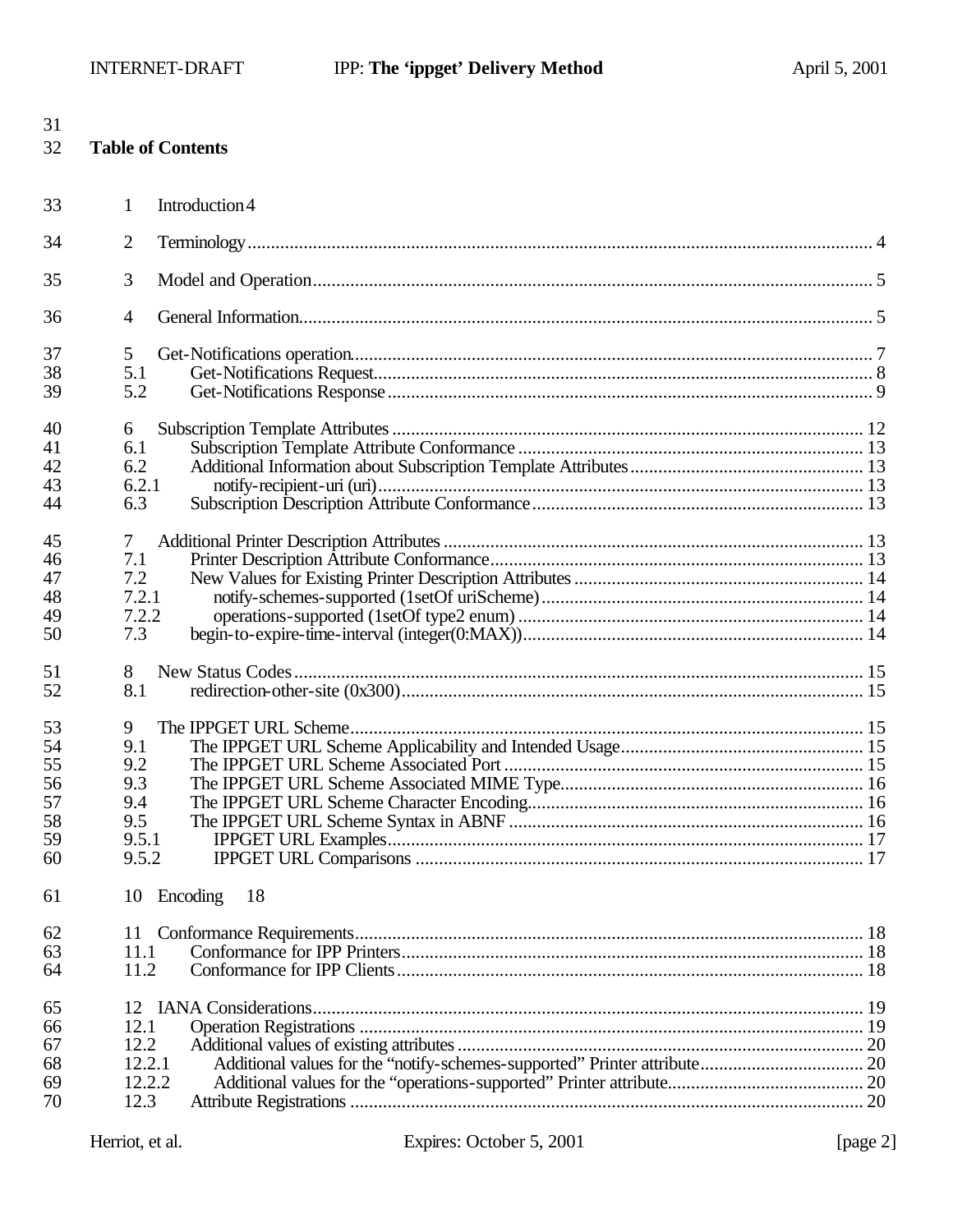| 71       | 12.4 |                  |  |
|----------|------|------------------|--|
| 72       |      |                  |  |
| 73       |      |                  |  |
| 74       |      | 15 References 21 |  |
| 75       |      |                  |  |
| 76       |      |                  |  |
| 77<br>78 |      |                  |  |

#### **Table of Tables**

| 80 |                                                                                          |  |
|----|------------------------------------------------------------------------------------------|--|
| 81 |                                                                                          |  |
| 82 |                                                                                          |  |
| 83 | Table 4 – Combinations of Events and Subscribed Events for "job-impressions-completed"12 |  |
| 84 |                                                                                          |  |
| 85 |                                                                                          |  |
| 86 |                                                                                          |  |
| 87 |                                                                                          |  |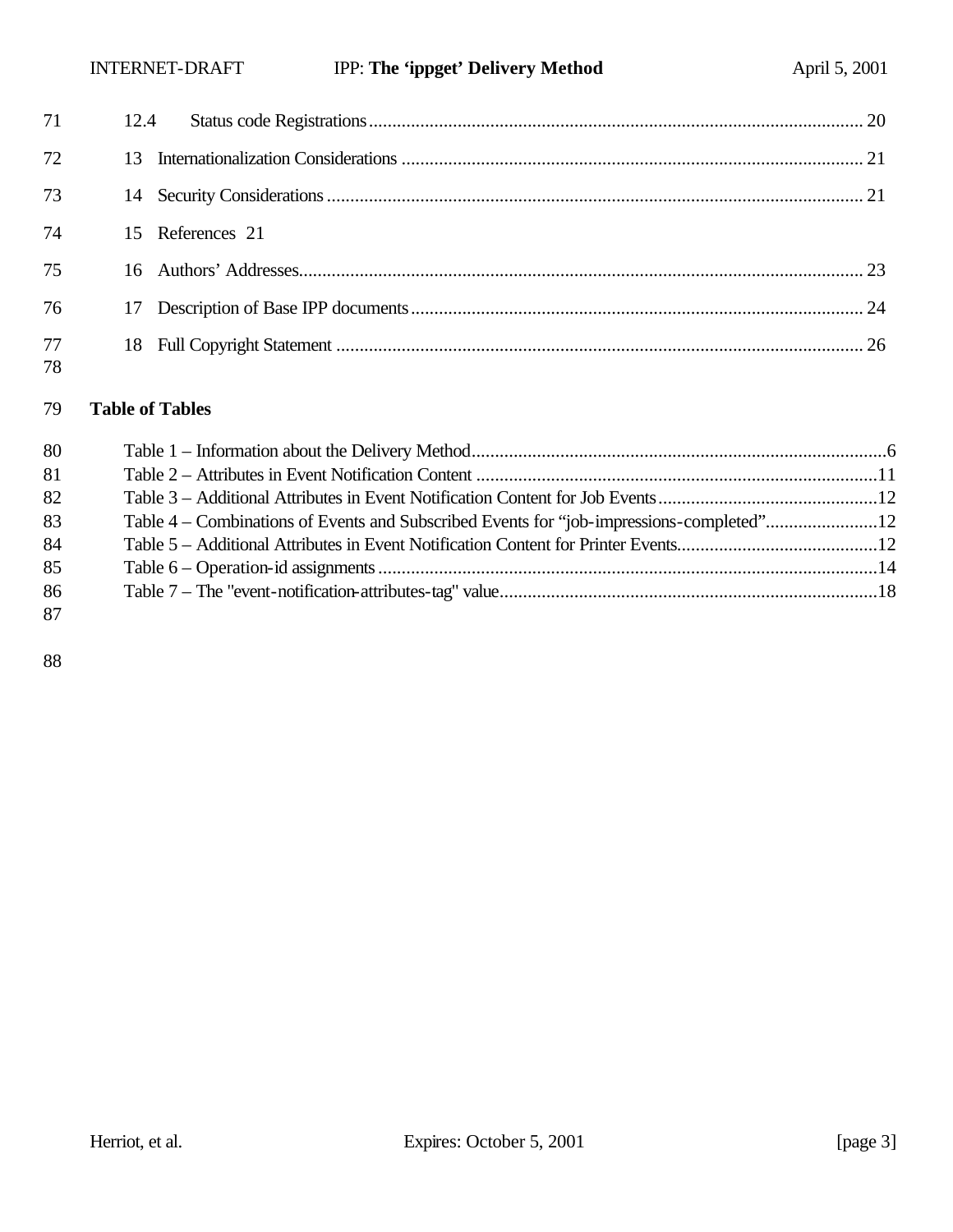# **1 Introduction**

 The "IPP Event Notification Specification" document [ipp-ntfy] defines an extension to Internet Printing 90 Protocol/1.0 (IPP) [RFC2566, RFC2565] and IPP/1.1 [RFC2911, RFC2910]. This extension defines operations that a client can perform in order to create *Subscription Objects* in a Printer and carry out other operations on them. A Subscription Object represents a Subscription abstraction. A client associates Subscription Objects with a particular Job by performing the Create-Job-Subscriptions operation or by submitting a Job with subscription information. A client associates Subscription Objects with the Printer by performing a Create-Printer-Subscriptions operation. Four other operations are defined for Subscription Objects: Get-Subscriptions-Attributes, Get-Subscriptions, Renew-Subscription, and Cancel-Subscription. The Subscription Object specifies that when one of the specified *Events* occurs, the Printer sends an asynchronous *Event Notification* to the specified *Notification Recipient* via the specified *Delivery Method* (i.e., protocol).

 The "IPP Event Notification Specification" document [ipp-ntfy] specifies that each Delivery Method is defined in another document. This document is one such document, and it specifies the 'ippget' delivery method.

 The 'ippget' Delivery Method is a 'pull and push' Delivery Method. That is, when an Event occurs, the Printer saves the Event Notification for a period of time called the *Event Notification Lease Time.* The Notification Recipient fetches (pulls) the Event Notifications using the Get-Notifications operation. This operation causes the Printer to return all Event Notifications held for the Notification Recipient. If the Notification Recipient has selected the option to wait for additional Event Notifications, the Printer continues to return (push) Event Notifications to the Notification Recipient as Get-Notification responses as Events occur.

# **2 Terminology**

This section defines the following terms that are used throughout this document:

Capitalized terms, such as **MUST, MUST NOT, REQUIRED, SHOULD, SHOULD NOT, MAY,** 

**NEED NOT, and OPTIONAL**, have special meaning relating to conformance to this specification. These terms are defined in [RFC2911 section 13.1 on conformance terminology, most of which is taken from RFC 2119 [RFC2119].

- **Event Notification Lease:** The lease that is associated with an Event Notification. When the lease expires, 116 the Printer discards the associated Event Notification.
- **Event Notification Lease Time:** The expiration time assigned to a lease that is associated with an Event Notification.
- **Event Notification Attributes Group:** The attributes group in a response that contains attributes that are part of an Event Notification.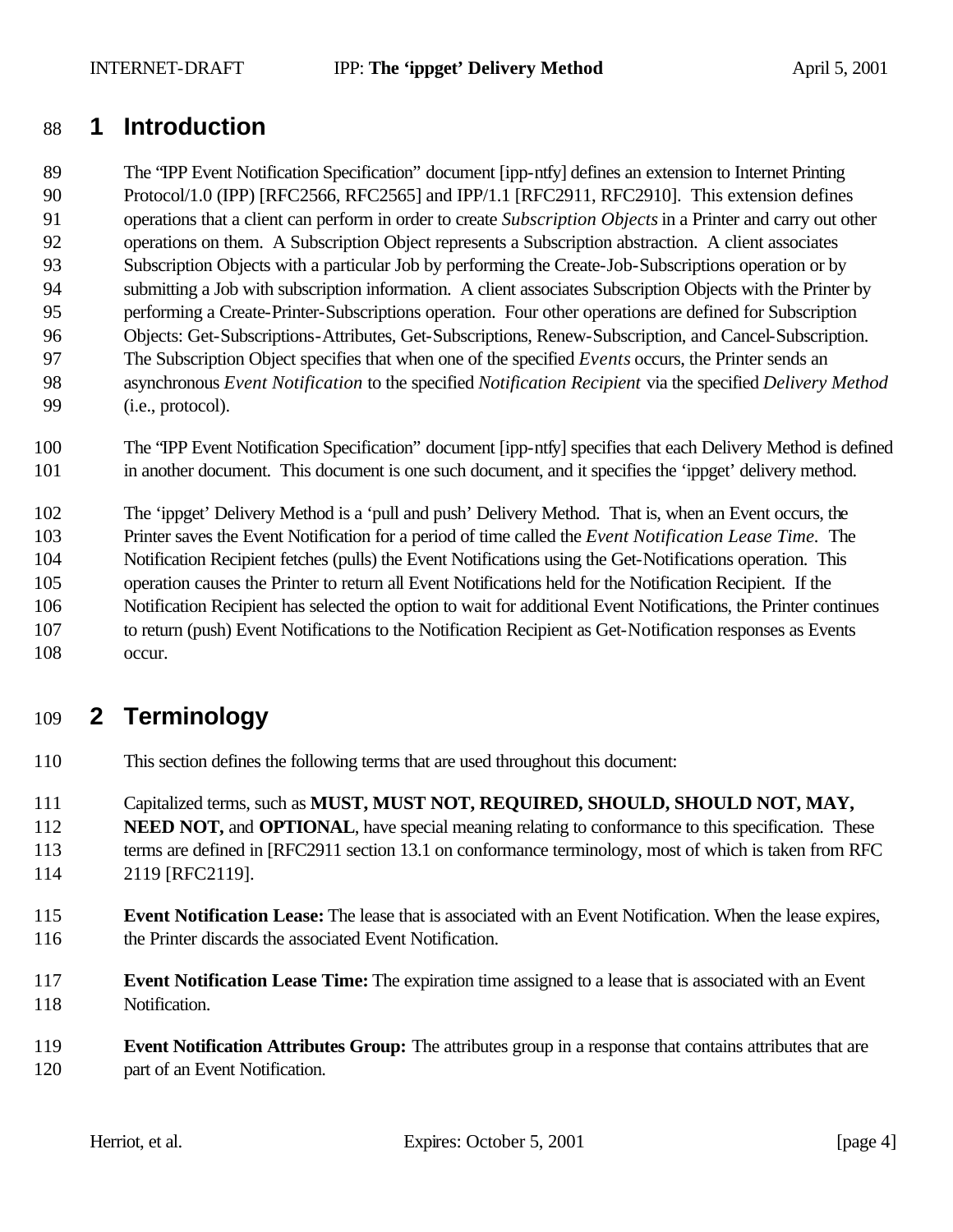For other capitalized terms that appear in this document, see [ipp-ntfy].

# **3 Model and Operation**

 In a Subscription Creation Operation, when the value of the "notify-recipient-uri" attribute has the scheme 'ippget', the client is requesting that the Printer use the 'ippget' Delivery Method for the Event Notifications associated with the new Subscription Object. The client SHOULD choose a value for the address part of the "notify-recipient-uri" attribute that uniquely identifies the Notification Recipient.

 When an Event occurs, the Printer MUST generate an Event Notification and MUST assign it the Event Notification Lease Time. The Printer MUST hold an Event Notification for its assigned Event Notification Lease Time. The Printer MUST assign the same Event Notification Lease Time to each Event Notification.

When a Notification Recipient wants to receive Event Notifications, it performs the Get-Notifications

operation, which causes the Printer to return all un-expired Event Notifications held for the Notification

Recipient. If the Notification Recipient has selected the option to wait for additional Event Notifications, the

response to the Get-Notifications request continues indefinitely as the Printer continues to send Event

 Notifications in the response as Events occur. For the Get-Notification operation, the Printer sends only those Event Notifications that are generated from Subscription Objects whose "notify-recipient-uri" attribute value

- equals the value of the "notify-recipient-uri" Operation Attribute in the Get-Notifications operation.
- If a Notification Recipient performs the Get-Notifications operation twice in quick succession, it will receive
- nearly the same Event Notification both times because most of the Event Notifications are those that the
- Printer saves for a few seconds after the Event occurs. There are two possible differences. Some old Event
- Notifications may not be present in the second response because their Event Notification Leases have expired.
- Some new Event Notifications may be present in the second response but not the first response.
- When the Notification Recipient requests Event Notifications for per-Job Subscription Objects, the
- Notification Recipient typically performs the Get-Notifications operation within a second of performing the
- Subscription Creation operation. Because the Printer is likely to save Event Notifications for several seconds,
- 145 the Notification Recipient is unlikely to miss any Event Notifications that occur between the Subscription
- Creation and the Get-Notifications operation.

# **4 General Information**

If a Printer supports this Delivery Method, the following are its characteristics.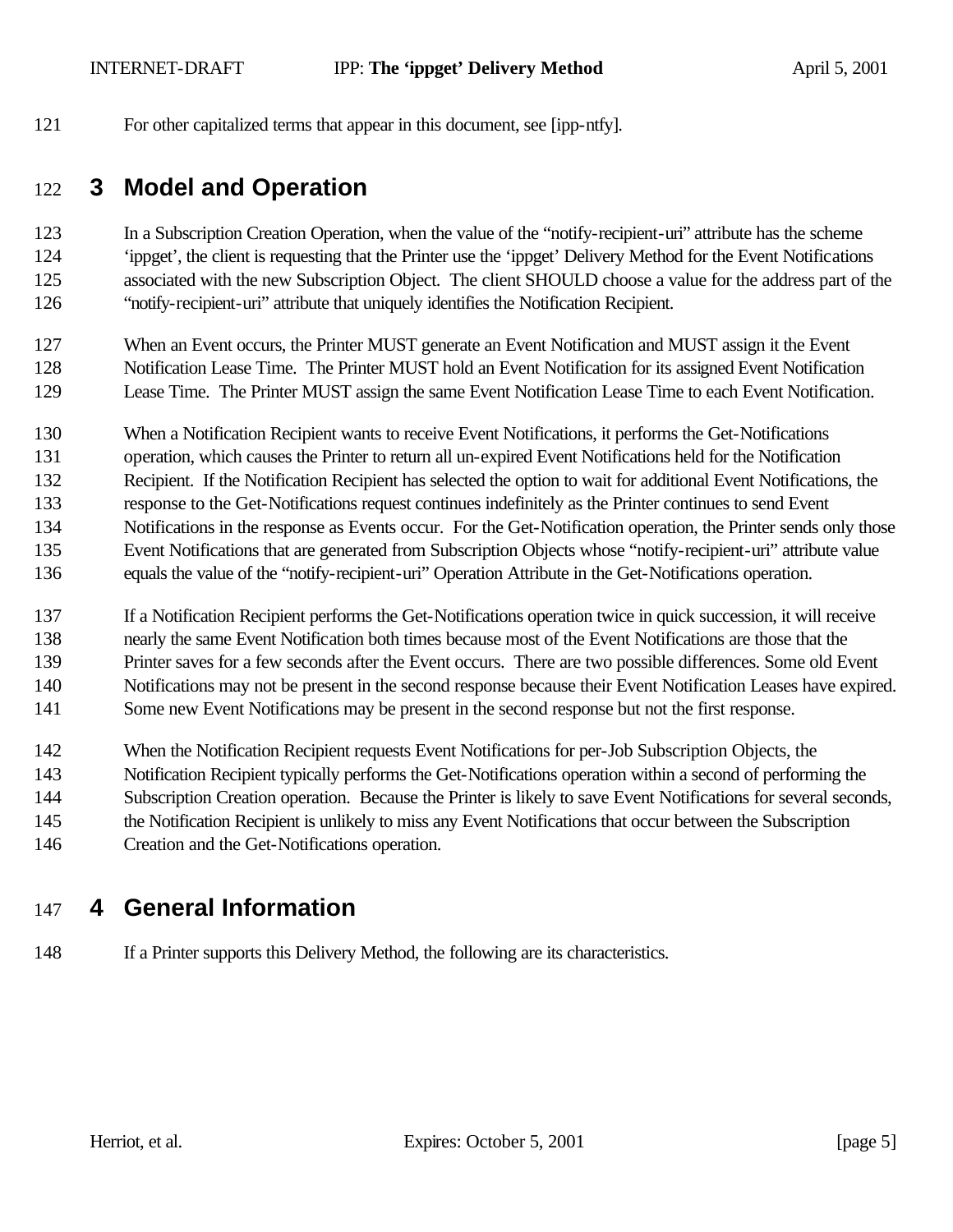| Document Method Conformance Requirement |                                                                                                                                                                                                                                                                                                                                                                                                                                                                   | Delivery Method Realization                   |  |
|-----------------------------------------|-------------------------------------------------------------------------------------------------------------------------------------------------------------------------------------------------------------------------------------------------------------------------------------------------------------------------------------------------------------------------------------------------------------------------------------------------------------------|-----------------------------------------------|--|
| 1.                                      | What is the URL scheme name for the<br>Delivery Method?                                                                                                                                                                                                                                                                                                                                                                                                           | ippget                                        |  |
| 2.                                      | Is the Delivery Method REQUIRED,<br>RECOMMENDED or OPTIONAL for an<br><b>IPP</b> Printer to support?                                                                                                                                                                                                                                                                                                                                                              | <b>RECOMMENDED</b>                            |  |
| 3.                                      | What transport and delivery protocols does<br>the Printer use to deliver the Event Notification<br>Content, i.e., what is the entire network stack?                                                                                                                                                                                                                                                                                                               | IPP with one new operation.                   |  |
| 4.                                      | Can several Event Notifications be combined<br>into a Compound Event Notification?                                                                                                                                                                                                                                                                                                                                                                                | Yes.                                          |  |
| 5.                                      | Is the Delivery Method initiated by the<br>Notification Recipient (pull), or by the Printer<br>(push)?                                                                                                                                                                                                                                                                                                                                                            | This Delivery Method is a pull and a push.    |  |
| 6.                                      | Is the Event Notification content Machine<br>Consumable or Human Consumable?                                                                                                                                                                                                                                                                                                                                                                                      | <b>Machine Consumable</b>                     |  |
| 7.                                      | What section in this document answers the<br>following question? For a Machine<br>Consumable Event Notification, what is the<br>representation and encoding of values defined<br>in section 9.1 of [ipp-ntfy] and the<br>conformance requirements thereof? For a<br>Human Consumable Event Notification, what<br>is the representation and encoding of pieces of<br>information defined in section 9.2 of [ipp-ntfy]<br>and the conformance requirements thereof? | Section 5                                     |  |
| 8.                                      | What are the latency and reliability of the<br>transport and delivery protocol?                                                                                                                                                                                                                                                                                                                                                                                   | Same as IPP and the underlying HTTP transport |  |
| 9.                                      | What are the security aspects of the transport<br>and delivery protocol, e.g., how it is handled in<br>firewalls?                                                                                                                                                                                                                                                                                                                                                 | Same as IPP and the underlying HTTP transport |  |
| 10.                                     | What are the content length restrictions?                                                                                                                                                                                                                                                                                                                                                                                                                         | None                                          |  |
| 11.                                     | What are the additional values or pieces of<br>information that a Printer sends in an Event<br>Notification content and the conformance<br>requirements thereof?                                                                                                                                                                                                                                                                                                  | None                                          |  |
| 12.                                     | What are the additional Subscription Template<br>and/or Subscription Description attributes and<br>the conformance requirements thereof?                                                                                                                                                                                                                                                                                                                          | None                                          |  |

## 149 **Table 1 – Information about the Delivery Method**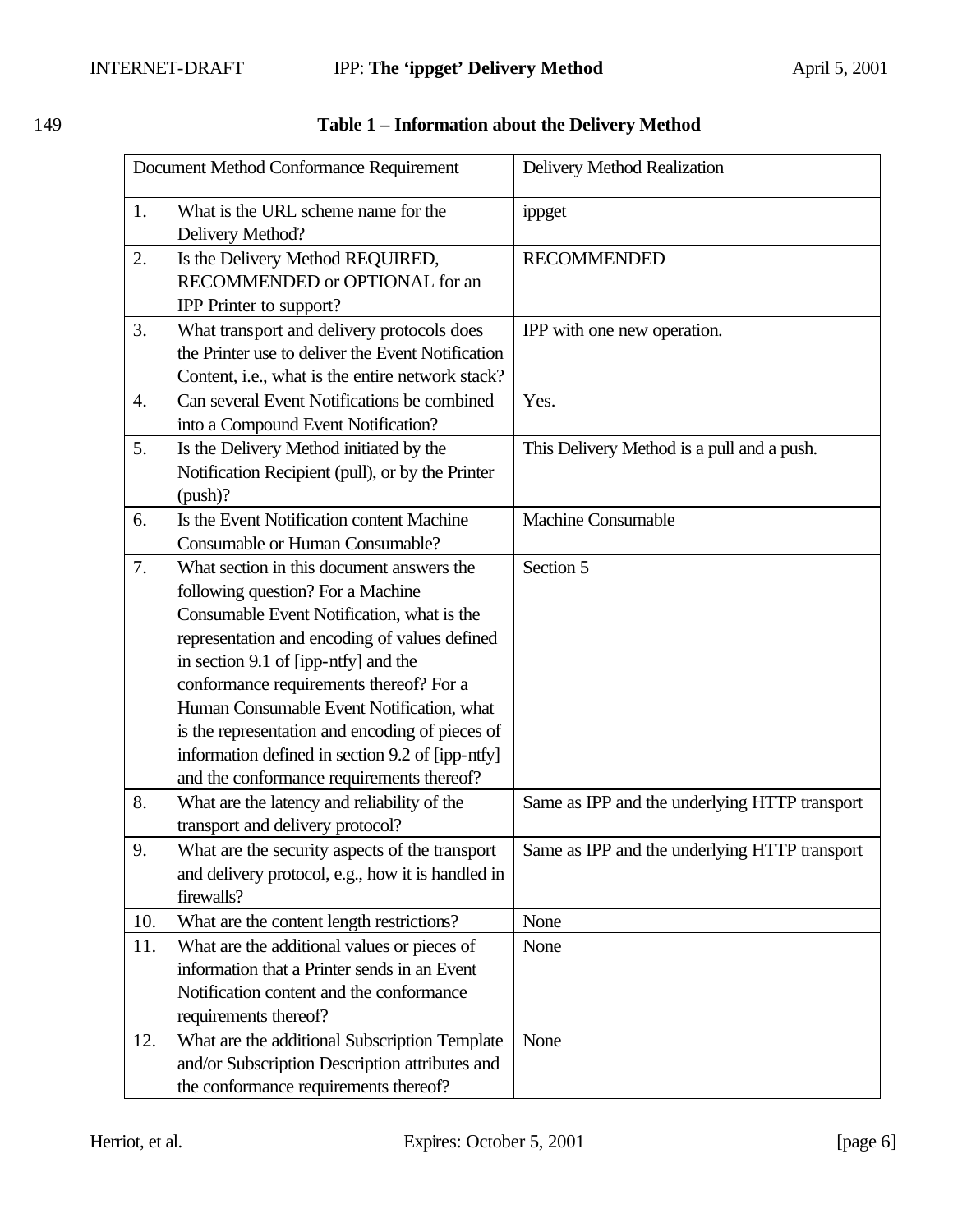| What are the additional Printer Description | None |
|---------------------------------------------|------|
| attributes and the conformance requirements |      |
| thereof?                                    |      |

# **5 Get-Notifications operation**

- This operation causes the Printer to return all Event Notifications held for the Notification Recipient.
- A Printer MUST support this operation.
- When a Printer performs this operation, it MUST return all and only those Event Notifications:
- 1. Whose associated Subscription Object's "notify-recipient-uri" attribute equals the "notify-recipient-uri" Operation attribute AND
- 2. Whose associated Subscription Object's "notify-recipient-uri" attribute has a scheme value of 'ippget' AND
- 3. Whose Event Notification Lease Time has not yet expired AND
- 4. Where the Notification Recipient is the owner of or has read-access rights to the associated 161 Subscription Object.

 The Printer MUST respond to this operation immediately with whatever Event Notifications it currently holds. If the Notification Recipient has selected the option to wait for additional Event Notifications, the Printer MUST continue to send Event Notifications as they occur until all of the associated Subscription Objects are cancelled. A Subscription Object is cancelled either via the Cancel-Subscription operation or by the Printer (e.g. the Subscription Object is cancelled when the associated Job completes).

- Note, the Printer terminates the operation in the same way that it normally terminates IPP operations. For example, if the Printer is sending chunked data, it can send a 0 length chunk to denote the end of the operation or it can close the connection. If the Notification Recipient wishes to terminate the Get-Notifications operation, it can close the connection.
- 171 The Printer MUST accept the request in any state (see [RFC2911] "printer-state" and "printer-state-reasons" attributes) and MUST remain in the same state with the same "printer-state-reasons" values.
- *Access Rights:* If the policy of the Printer is to allow all users to access all Event Notifications, then the Printer
- MUST accept this operation from any user. Otherwise, the authenticated user (see [RFC2911] section 8.3)
- performing this operation MUST either be the owner of each Subscription Object identified by the "notify-
- recipient-uri" Operation attribute (as determined during a Subscription Creation Operation) or an operator or 177 administrator of the Printer (see [RFC2911] Sections 1 and 8.5). Otherwise, the IPP object MUST reject
-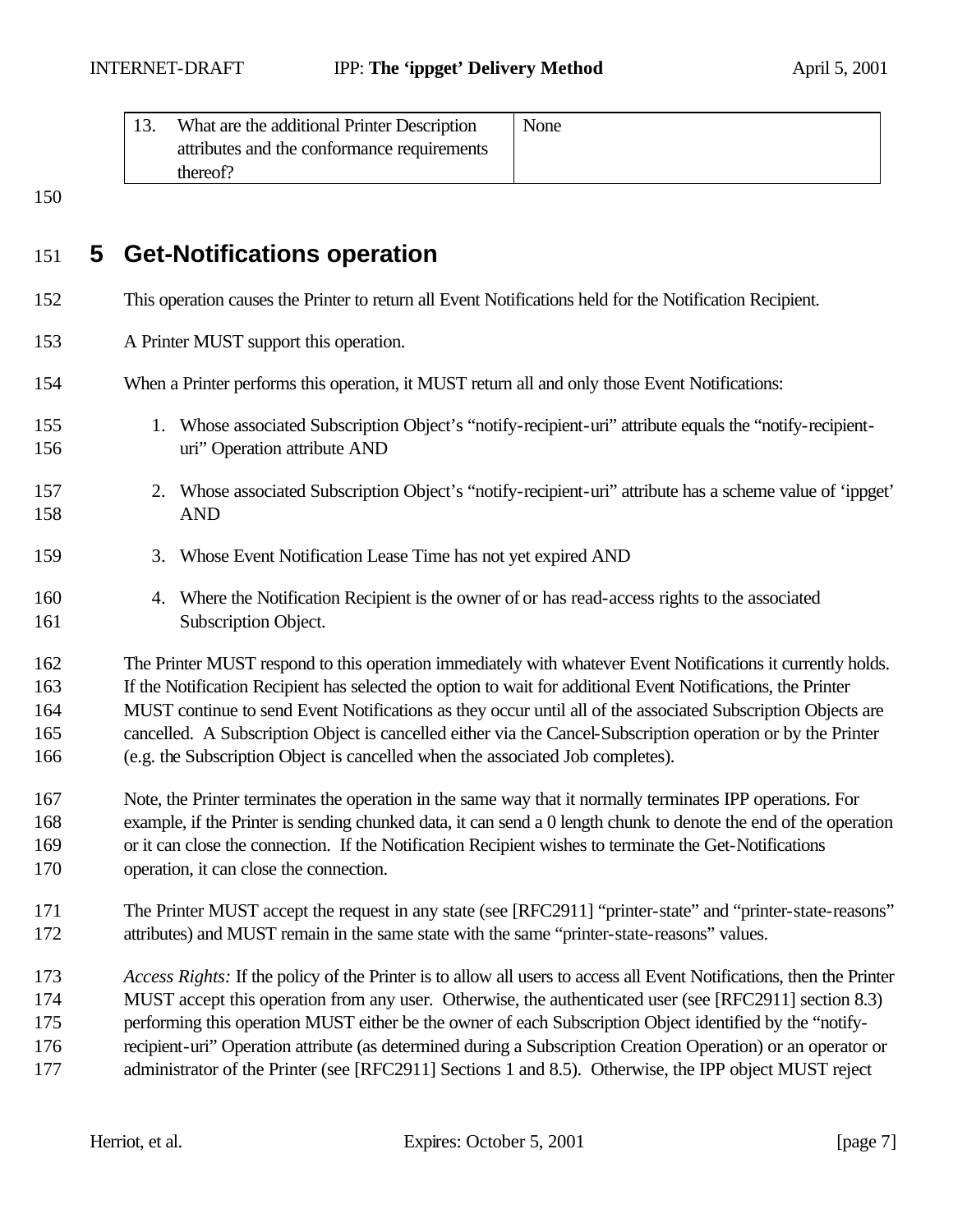the operation and return: 'client-error-forbidden', 'client-error-not-authenticated', or 'client-error-not-authorized' status code as appropriate.

#### **5.1 Get-Notifications Request**

| 181                      | The following groups of attributes are part of the Get-Notifications Request:                                                                              |
|--------------------------|------------------------------------------------------------------------------------------------------------------------------------------------------------|
| 182                      | Group 1: Operation Attributes                                                                                                                              |
| 183<br>184<br>185<br>186 | Natural Language and Character Set:<br>The "attributes-charset" and "attributes-natural-language" attributes as described in [RFC2911]<br>section 3.1.4.1. |
| 187                      | Target:                                                                                                                                                    |
| 188                      | The "printer-uri" (uri) operation attribute which is the target for this operation as described in                                                         |
| 189                      | [RFC2911] section 3.1.5.                                                                                                                                   |
| 190                      |                                                                                                                                                            |
| 191                      | <b>Requesting User Name:</b>                                                                                                                               |
| 192                      | The "requesting-user-name" (name(MAX)) attribute SHOULD be supplied by the client as                                                                       |
| 193                      | described in [RFC2911] section 8.3.                                                                                                                        |
| 194                      |                                                                                                                                                            |
| 195                      | "notify-recipient-uri" (url):                                                                                                                              |
| 196                      | The client MUST supply this attribute. The Printer object MUST support this attribute. The Printer                                                         |
| 197                      | matches the value of this attribute (byte for byte with no case conversion) against the value of the                                                       |
| 198                      | "notify-recipient-uri" in each Subscription Object in the Printer. If there are no matches, the IPP                                                        |
| 199                      | Printer MUST return the 'client-error-not-found' status code. For each matched Subscription                                                                |
| 200                      | Object, the IPP Printer MUST return all unexpired Event Notifications associated with it. The                                                              |
| 201                      | Printer MUST send additional Event Notifications as Events occur if and only if the value of the                                                           |
| 202                      | "notify-no-wait" attribute is 'false' or not supplied by the client (see the next attribute below).                                                        |
| 203                      |                                                                                                                                                            |
| 204                      | Note: this attribute allows a subscribing client to pick URLs that are unique, e.g. the client's own                                                       |
| 205                      | URL or a friend's URL, which in both cases is likely the URL of the person's host. An application                                                          |
| 206                      | could make a URL unique for each application.                                                                                                              |
| 207                      |                                                                                                                                                            |
| 208                      | "notify-no-wait" (boolean):                                                                                                                                |
| 209                      | The client MAY supply this attribute. The Printer object MUST support this attribute. If the value                                                         |
| 210                      | of this attribute is 'false', the Printer MUST send all un-expired Event Notifications (as defined in the                                                  |
| 211                      | previous attribute) and it MUST continue to send responses for as long as the Subscription Objects                                                         |
| 212                      | associated with the specified "notify-recipient-uri" continue to exist. If the value of this attribute is                                                  |
| 213                      | 'true', the Printer MUST send all un-expired Event Notifications (as defined in the previous attribute)                                                    |
| 214                      | and the Printer MUST conclude the operation without waiting for any additional Events to occur. If                                                         |
| 215                      | the client doesn't supply this attribute, the Printer MUST behave as if the client had supplied this                                                       |
| 216                      | attribute with the value of 'false'.                                                                                                                       |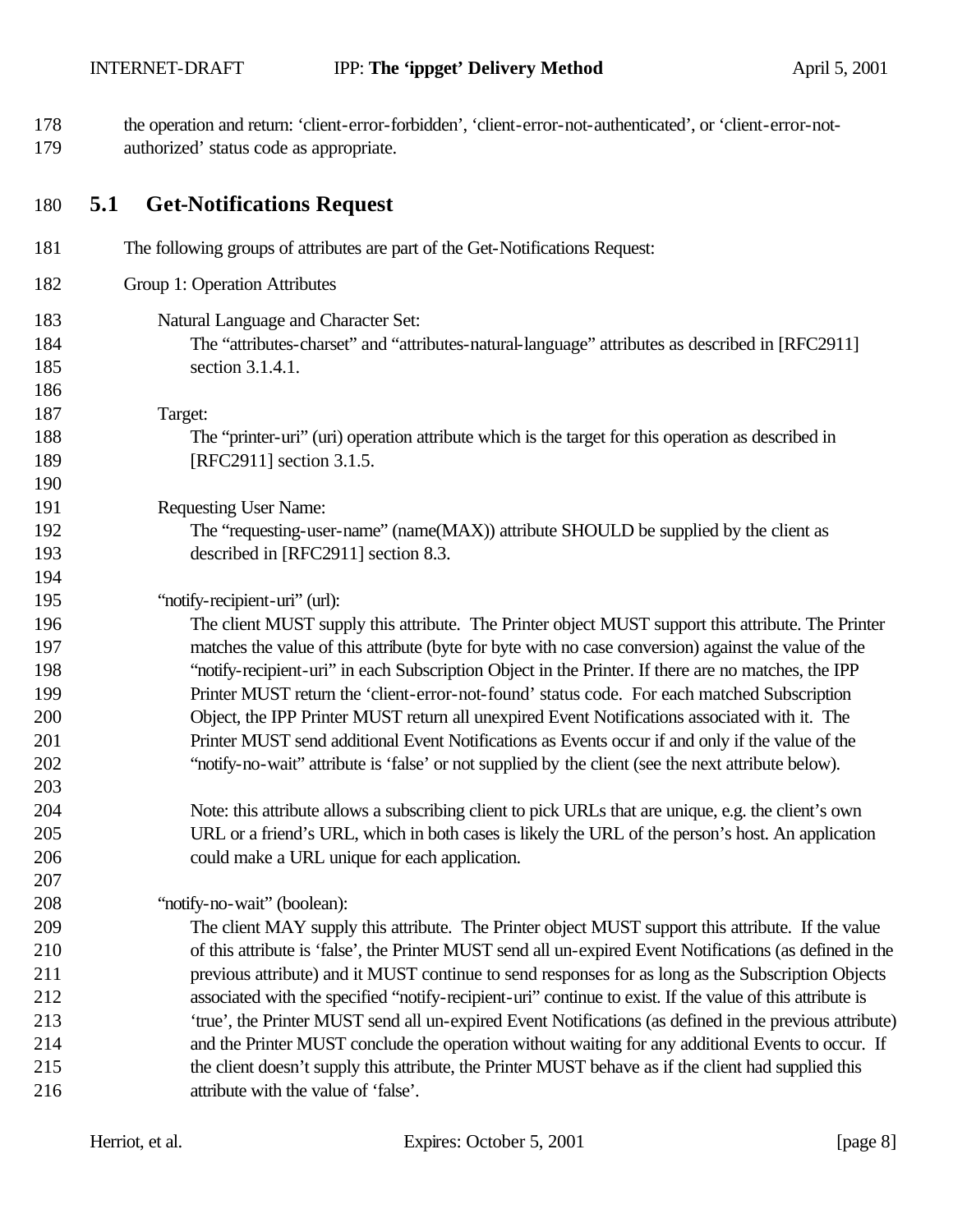INTERNET-DRAFT **IPP:** The 'ippget' Delivery Method April 5, 2001

**5.2 Get-Notifications Response**

| 218 | The following groups of attributes are part of the Get-Notifications Response:                         |
|-----|--------------------------------------------------------------------------------------------------------|
| 219 | Group 1: Operation Attributes                                                                          |
| 220 | <b>Status Message:</b>                                                                                 |
| 221 | In addition to the REQUIRED status code returned in every response, the response OPTIONALLY            |
| 222 | includes a "status-message" (text(255)) and/or a "detailed-status-message" (text(MAX)) operation       |
| 223 | attribute as described in [RFC2911] sections 13 and 3.1.6.                                             |
| 224 |                                                                                                        |
| 225 | The Printer can return any status codes defined in [RFC2911]. If the status code is not 'successful-', |
| 226 | the Printer MUST NOT return any Event Notification Attribute groups. The following is a                |
| 227 | description of the important status codes:                                                             |
| 228 |                                                                                                        |
| 229 | successful-ok: the response contains all Event Notification associated with the specified              |
| 230 | "notify-recipient-uri". If the specified Subscription Objects have no associated Event                 |
| 231 | Notification, the response MUST contain zero Event Notifications.                                      |
| 232 | client-error-not-found: The Printer has no Subscription Object's whose "notify-recipient-uri"          |
| 233 | attribute equals the "notify-recipient-uri" Operation attribute.                                       |
| 234 | server-error-busy: The Printer is too busy to accept this operation. If the "suggested-ask-            |
| 235 | again-time-interval" operation attribute is present in the Operation Attributes of the                 |
| 236 | response, then the Notification Recipient SHOULD wait for the number of seconds                        |
| 237 | specified by the "suggested-ask-again-time-interval" attribute before performing this                  |
| 238 | operation again. If the "suggested-ask-again-time-interval" Operation Attribute is not                 |
| 239 | present, the Notification Recipient should use the normal network back-off algorithms for              |
| 240 | determining when to perform this operation again.                                                      |
| 241 | redirection-other-site: The Printer does not handle this operation and requests the                    |
| 242 | Notification Recipient to perform the operation with the uri specified by the "notify-ippget-          |
| 243 | redirect" Operation Attribute in the response.                                                         |
| 244 |                                                                                                        |
| 245 | Natural Language and Character Set:                                                                    |
| 246 | The "attributes-charset" and "attributes-natural-language" attributes as described in [RFC2911]        |
| 247 | section 3.1.4.2.                                                                                       |
| 248 |                                                                                                        |
| 249 | The Printer MUST use the values of "notify-charset" and "notify-natural-language", respectively,       |
| 250 | from one Subscription Object associated with the Event Notifications in this response.                 |
| 251 |                                                                                                        |
| 252 | Normally, there is only one matched Subscription Object, or the value of the "notify-charset" and      |
| 253 | "notify-natural-language" attributes is the same in all Subscription Objects. If not, the Printer MUST |
| 254 | pick one Subscription Object from which to obtain the value of these attributes. The algorithm for     |
| 255 | picking the Subscription Object is implementation dependent. The choice of natural language is not     |
| 256 | critical because 'text' and 'name' values can override the "attributes-natural-language" Operation     |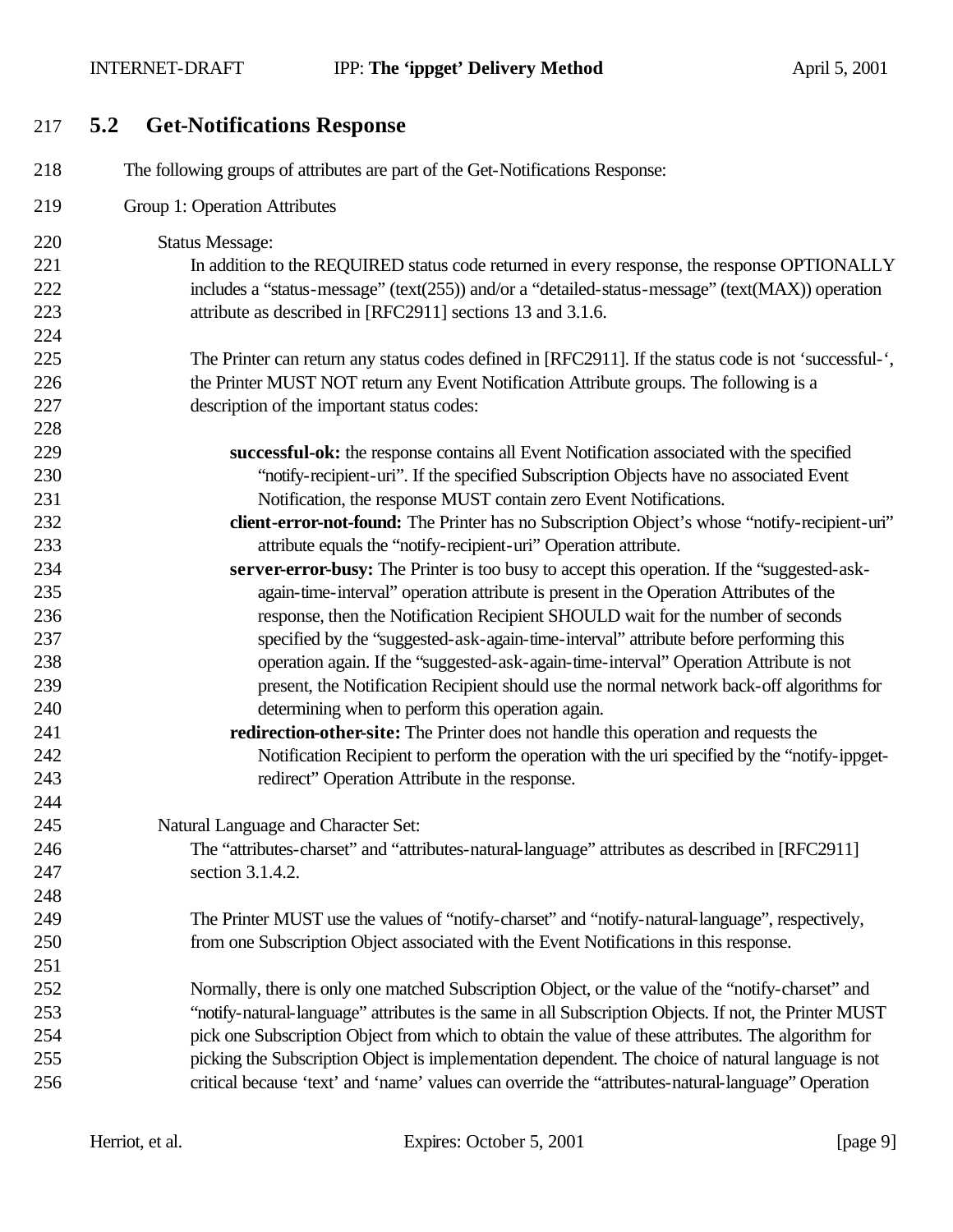| 257        | attribute. The Printer's choice of charset is critical because a bad choice may leave it unable to send                                   |
|------------|-------------------------------------------------------------------------------------------------------------------------------------------|
| 258        | some 'text' and 'name' values accurately.                                                                                                 |
| 259        |                                                                                                                                           |
| 260        | "printer-up-time" (integer(0:MAX)):                                                                                                       |
| 261        | The value of this attribute is the Printer's "printer-up-time" attribute at the time the Printer sends this                               |
| 262        | response. Because each Event Notification also contains the value of this attribute when the event                                        |
| 263        | occurred, the value of this attribute lets a Notification Recipient know when each Event Notification                                     |
| 264        | occurred relative to the time of this response.                                                                                           |
| 265        |                                                                                                                                           |
| 266        | "suggested-ask-again-time-interval" (integer(0:MAX)):                                                                                     |
| 267        | The value of this attribute is the number of seconds that the Notification Recipient SHOULD wait                                          |
| 268        | before trying this operation again when                                                                                                   |
| 269        | a) the Printer returns the 'server-error-busy' status code OR                                                                             |
| 270<br>271 | b) the Printer returns the 'successful-ok' status code and the client supplied the "notify-no-<br>wait" attribute with a value of 'true'. |
| 272        | This value is intended to help the client be a good network citizen.                                                                      |
| 273        |                                                                                                                                           |
| 274        | "notify-ippget-redirect" (uri):                                                                                                           |
| 275        | The value of this attribute is uri that the Notification Recipient MUST use for the Get-Notifications                                     |
| 276        | operation. This attribute is present in the Operation Attributes if and only if the status code has the                                   |
| 277        | value 'redirection-other-site'.                                                                                                           |
| 278        |                                                                                                                                           |
| 279        | Group 2: Unsupported Attributes                                                                                                           |
| 280        | See [RFC2911] section 3.1.7 for details on returning Unsupported Attributes.                                                              |
| 281        |                                                                                                                                           |
| 282        | If the "subscription-ids" attribute contained subscription-ids that do not exist, the Printer returns them                                |
| 283        | in this group as value of the "subscription-ids" attribute.                                                                               |
| 284        |                                                                                                                                           |
| 285        | Group 3 through N: Event Notification Attributes                                                                                          |
| 286        | The Printer responds with one Event Notification Attributes Group per matched Event Notification.                                         |
| 287        | The initial matched Event Notifications are all un-expired Event Notification associated with the                                         |
| 288        | matched Subscription Objects. If the Notification Recipient has selected the option to wait for                                           |
| 289        | additional Event Notifications, the Printer the subsequent Event Notifications in the response are                                        |
| 290        | Event Notifications associated with the matched Subscription Objects as the corresponding Event                                           |
| 291        | occurs.                                                                                                                                   |
| 292        |                                                                                                                                           |
| 293        | From the Notification Recipient's view, the response appears as an initial burst of data, which                                           |
| 294        | includes the Operation Attributes Group and one Event Notification Attributes Groups per Event                                            |
| 295        | Notification that the Printer is holding. After the initial burst of data, if the Notification Recipient has                              |
| 296        | selected the option to wait for additional Event Notifications, the Notification Recipient receives                                       |
| 297        | occasional Event Notification Attribute Groups. Proxy servers may delay some Event Notifications                                          |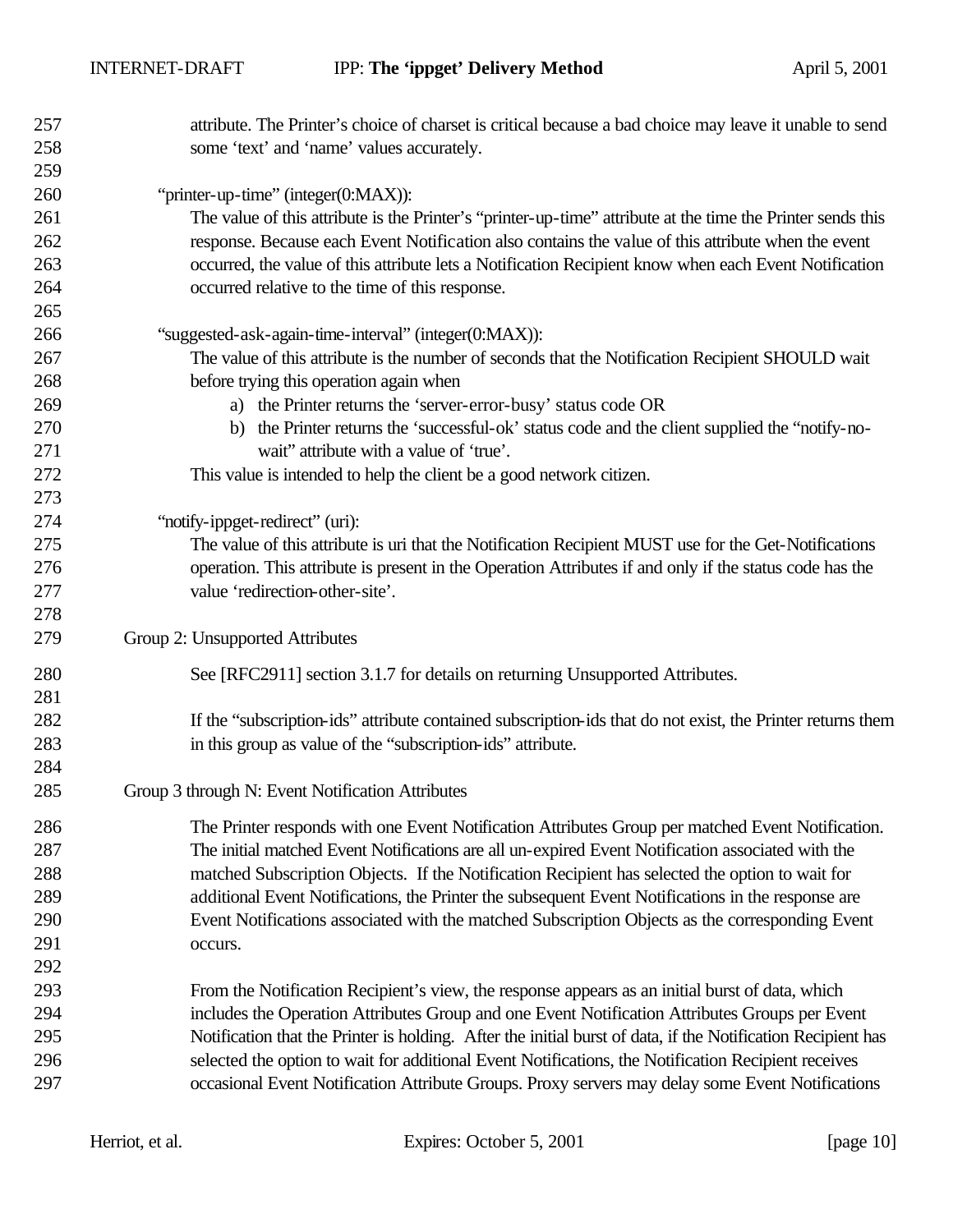298 or cause time-outs to occur. The client MUST be prepared to perform the Get-Notifications 299 operation again when time-outs occur.

- 301 Each Event Notification Group MUST start with an 'event-notification-attributes-tag' (see the 302 section "Encodings of Additional Attribute Tags" in [ipp-ntfy]).
- 304 Each attribute is encoded using the IPP rules for encoding attributes [RFC2910] and may be 305 encoded in any order. Note: the Get-Jobs response in [RFC2911] acts as a model for encoding 306 multiple groups of attributes.
- 308 Each Event Notification Group MUST contain all of attributes specified in section 9.1 ("Content of 309 Machine Consumable Event Notifications") of [ipp-ntfy] with exceptions denoted by asterisks in the 310 tables below.
- 312 The tables below are copies of the tables in section 9.1 ("Content of Machine Consumable Event 313 Notifications") of [ipp-ntfy] except that each cell in the "Sends" column is a "MUST".

315 For an Event Notification for all Events, the Printer includes the attributes shown in Table 2.

314

300

303

307

311

316 **Table 2 – Attributes in Event Notification Content**

| Source Value                                      | Sends       | Source Object             |
|---------------------------------------------------|-------------|---------------------------|
| notify-subscription-id (integer(1:MAX))           | <b>MUST</b> | Subscription              |
| notify-printer-uri (uri)                          | <b>MUST</b> | Subscription              |
| notify-subscribed-event (type2 keyword)           | <b>MUST</b> | <b>Event Notification</b> |
| printer-up-time (integer(MIN:MAX))                | <b>MUST</b> | Printer                   |
| printer-current-time (dateTime)                   | $MUST*$     | Printer                   |
| notify-sequence-number (integer (0:MAX))          | <b>MUST</b> | Subscription              |
| notify-charset (charset)                          | <b>MUST</b> | Subscription              |
| notify-natural-language (naturalLanguage)         | <b>MUST</b> | Subscription              |
| notify-user-data (octetString(63))                | MUST **     | Subscription              |
| notify-text (text)                                | <b>MUST</b> | <b>Event Notification</b> |
| attributes from the "notify-attributes" attribute | $MUST$ ***  | Printer                   |
| attributes from the "notify-attributes" attribute | $MUST$ ***  | Job                       |
| attributes from the "notify-attributes" attribute | $MUST$ ***  | Subscription              |

## 317

318 \* The Printer MUST send the "printer-current-time" attribute if and only if it supports the "printer-319 current-time" attribute on the Printer object.

320

- <sup>\*\*</sup> If the associated Subscription Object does not contain a "notify-user-data" attribute, the Printer 322 MUST send an octet-string of length 0.
- 323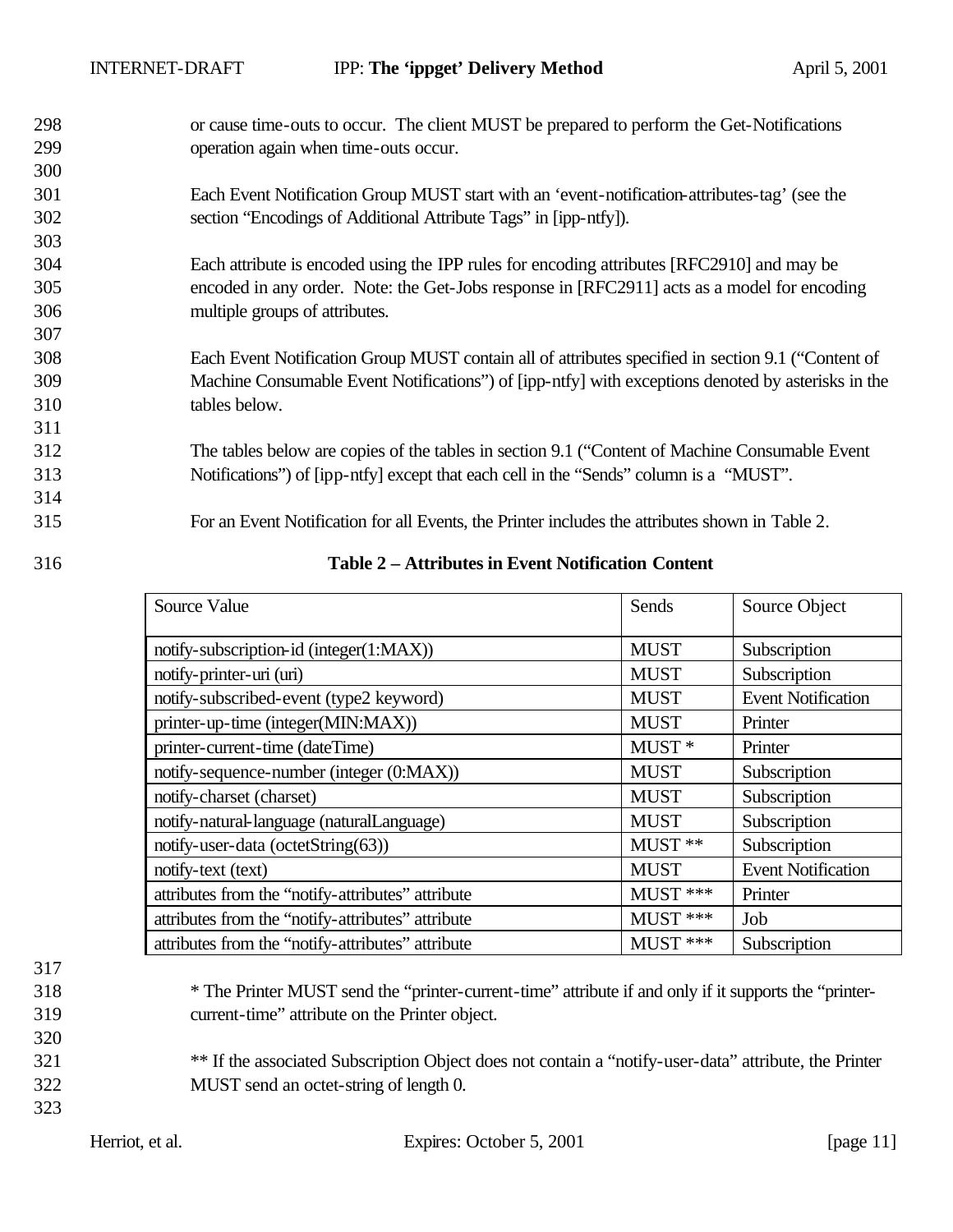- 324 \*\*\* If the "notify-attributes" attribute is present on the Subscription Object, the Printer MUST send 325 all attributes specified by the "notify-attributes" attribute. Note: if the Printer doesn't support the 326 "notify-attributes" attribute, it is not present on the associated Subscription Object.
- 328 For Event Notifications for Job Events, the Printer includes the additional attributes shown in Table 329 3.
- 

| 330 | Table 3 – Additional Attributes in Event Notification Content for Job Events |
|-----|------------------------------------------------------------------------------|
|-----|------------------------------------------------------------------------------|

| Source Value                               | Sends       | Source Object |
|--------------------------------------------|-------------|---------------|
| $job-id$ (integer $(1:MAX)$ )              | <b>MUST</b> | Job           |
| job-state (type1 enum)                     | <b>MUST</b> | Job           |
| job-state-reasons (1setOf type2 keyword)   | <b>MUST</b> | Job           |
| job-impressions-completed (integer(0:MAX)) | $MUST*$     | Job           |

331

332 \* The Printer MUST send the "job-impressions-completed" attribute in an Event Notification only 333 for the combinations of Events and Subscribed Events shown in Table 4.

334

### 335 **Table 4 – Combinations of Events and Subscribed Events for "job-impressions-completed"**

| <b>Job Event</b> | Subscribed Job Event |
|------------------|----------------------|
| 'job-progress'   | 'job-progress'       |
| 'job-completed'  | 'job-completed'      |
| 'job-completed'  | 'job-state-changed'  |

336

337

338 For Event Notification for Printer Events, the Printer includes the additional attributes shown in Table

339 5.

| 340<br>Table 5 – Additional Attributes in Event Notification Content for Printer Events |  |
|-----------------------------------------------------------------------------------------|--|
|-----------------------------------------------------------------------------------------|--|

| Source Value                                 | Sends       | Source Object |
|----------------------------------------------|-------------|---------------|
| printer-state (type1 enum)                   | <b>MUST</b> | Printer       |
| printer-state-reasons (1setOf type2 keyword) | <b>MUST</b> | Printer       |
| printer-is-accepting-jobs (boolean)          | <b>MUST</b> | Printer       |

# 341 **6 Subscription Template Attributes**

342 This section defines the Subscription object conformance requirements for Printers.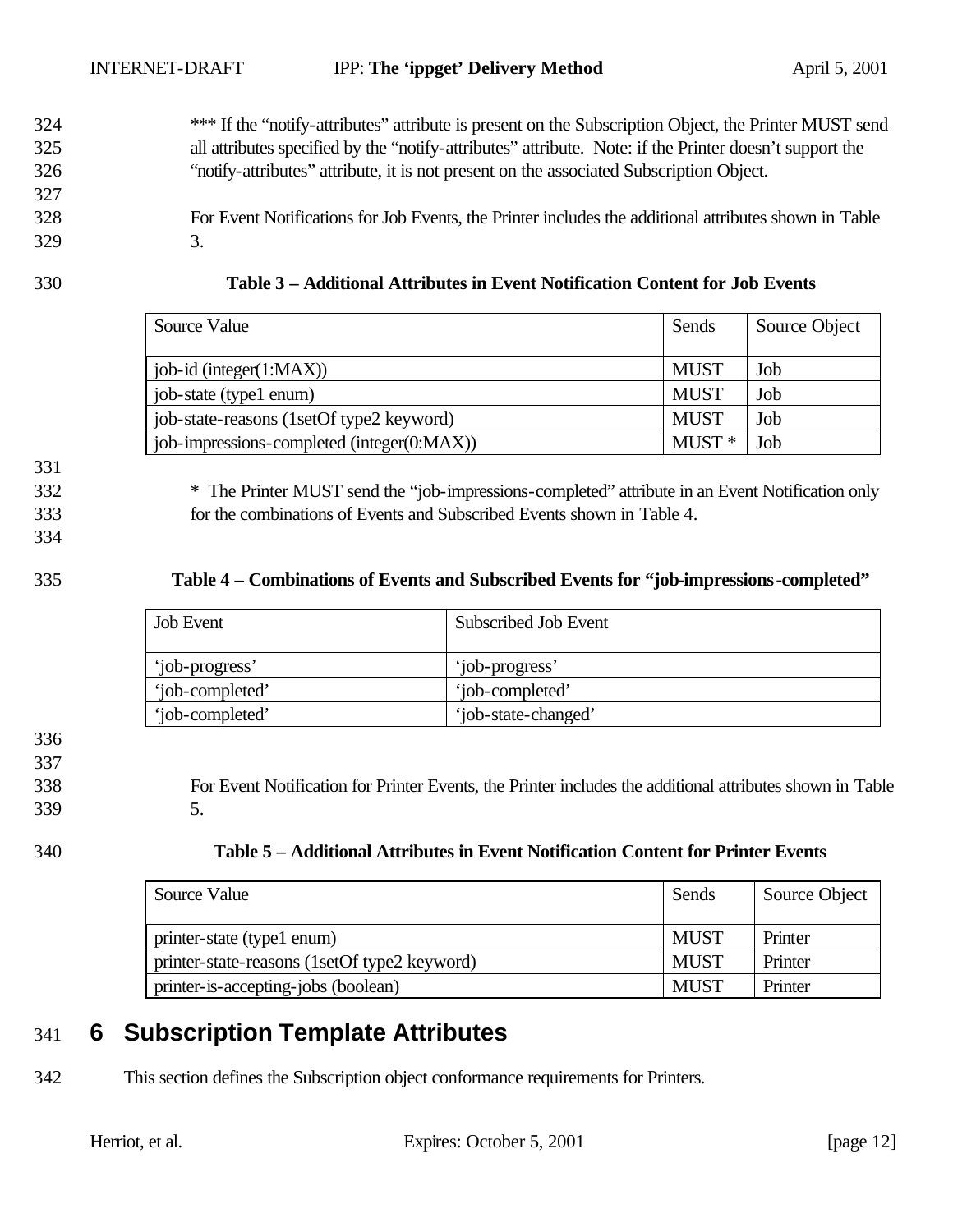#### **6.1 Subscription Template Attribute Conformance**

 The 'ippget' Delivery Method has the same conformance requirements for Subscription Template attributes as defined in [ipp-ntfy]. The 'ippget' Delivery Method does not define any addition Subscription Template attributes.

#### **6.2 Additional Information about Subscription Template Attributes**

This section defines additional information about Subscription Template attributes defined in [ipp-ntfy].

#### **6.2.1 notify-recipient-uri (uri)**

- This section describes the syntax of the value of this attribute for the 'ippget' Delivery Method. The syntax for values of this attribute for other Delivery Method is defined in other Delivery Method Documents.
- In order to support the 'ippget' Delivery Method and Protocol, the Printer MUST support the following syntax:
- The 'ippget://' URI scheme. The remainder of the URI indicates something unique about the Notification Recipient, such as its host name or host address (and optional path) that the Printer uses to match the "notify-recipient-uri" Operation attribute supplied in the Get-Notifications request. See section 9 for a complete definition of the syntax of the IPPGET URL.

#### **6.3 Subscription Description Attribute Conformance**

 The 'ippget' Delivery Method has the same conformance requirements for Subscription Description attributes as defined in [ipp-ntfy]. The 'ippget' Delivery Method does not define any addition Subscription Description attributes.

# **7 Additional Printer Description Attributes**

This section defines the Printer Description Attributes conformance requirements for Printers.

## **7.1 Printer Description Attribute Conformance**

 The 'ippget' Delivery Method has the same conformance requirements for Printer Description attributes as defined in [ipp-ntfy]. The 'ippget' Delivery Method does not define any addition Printer Description attributes.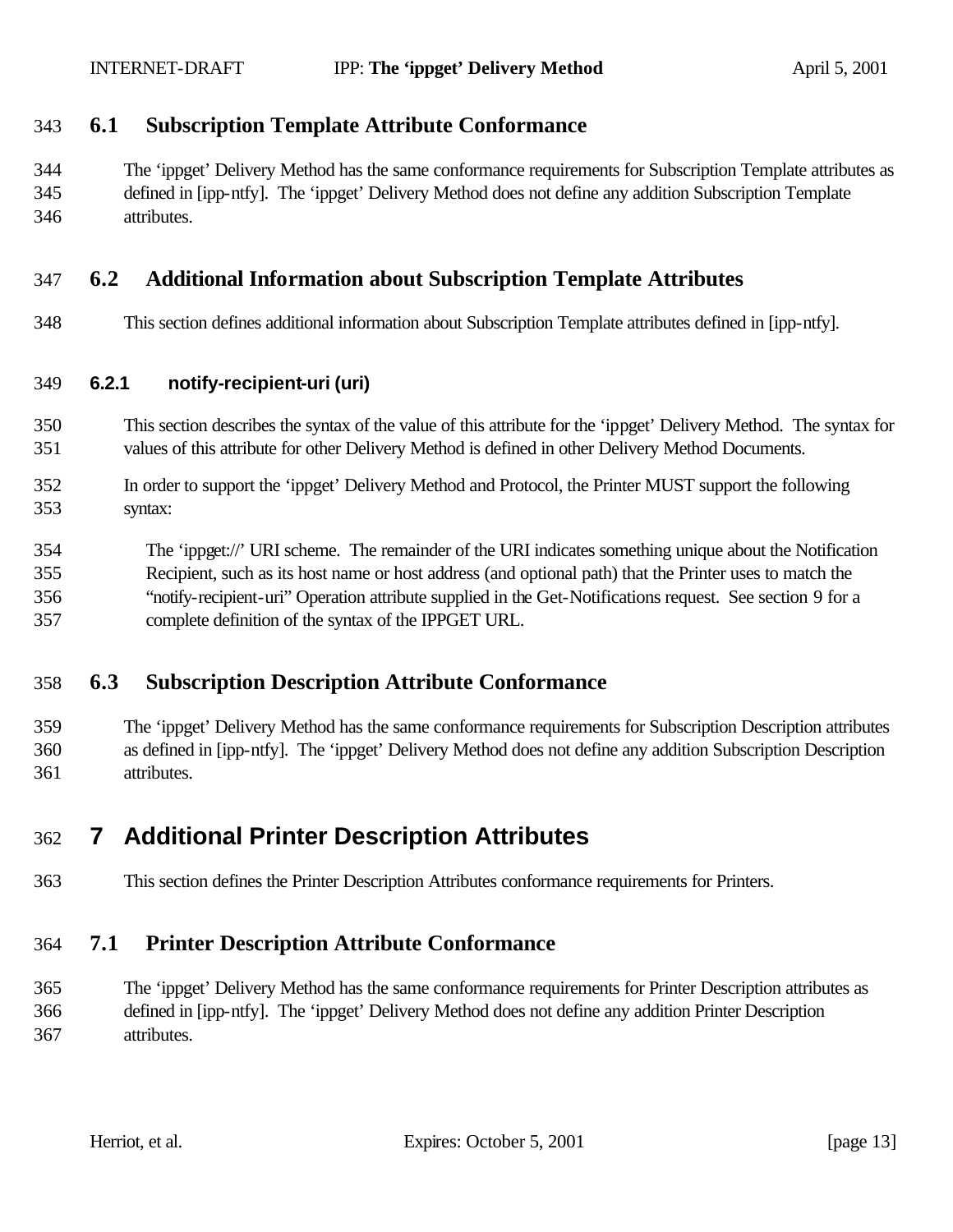## **7.2 New Values for Existing Printer Description Attributes**

This section defines additional values for existing Printer Description attributes.

#### **7.2.1 notify-schemes-supported (1setOf uriScheme)**

- The following value for the "notify-schemes-supported" attribute is added in order to support the new Delivery Method defined in this document:
- 'ippget' The IPP Notification Delivery Method defined in this document.

#### **7.2.2 operations-supported (1setOf type2 enum)**

- Table 6 lists the "operation-id" value defined in order to support the new Get-Notifications operation defined in this document.
- 

#### **Table 6 – Operation-id assignments**

| Value  | <b>Operation Name</b> |
|--------|-----------------------|
| 0x001C | Get-Notifications     |

#### 

## **7.3 begin-to-expire-time-interval (integer(0:MAX))**

- This Printer Description attribute specifies the number of seconds that a Printer keeps an Event Notification that is associated with the 'ippget' Delivery Method.
- The Printer MUST support this attribute if it supports the 'ippget' Delivery Method.
- The value of this attribute is the minimum number of seconds that MUST elapse between the time the Printer creates an Event Notification object for the 'ippget' Delivery Method and the time the Printer discards the same Event Notification.
- For example, assume the following:
- 1. a client performs a Job Creation operation that creates a Subscription Object associated with this Delivery Method, AND
- 2. an Event associated with the new Job occurs immediately after the Subscription Object is created, AND
- 3. the same client or some other client performs a Get-Notifications operation N seconds after the Job Creation operation.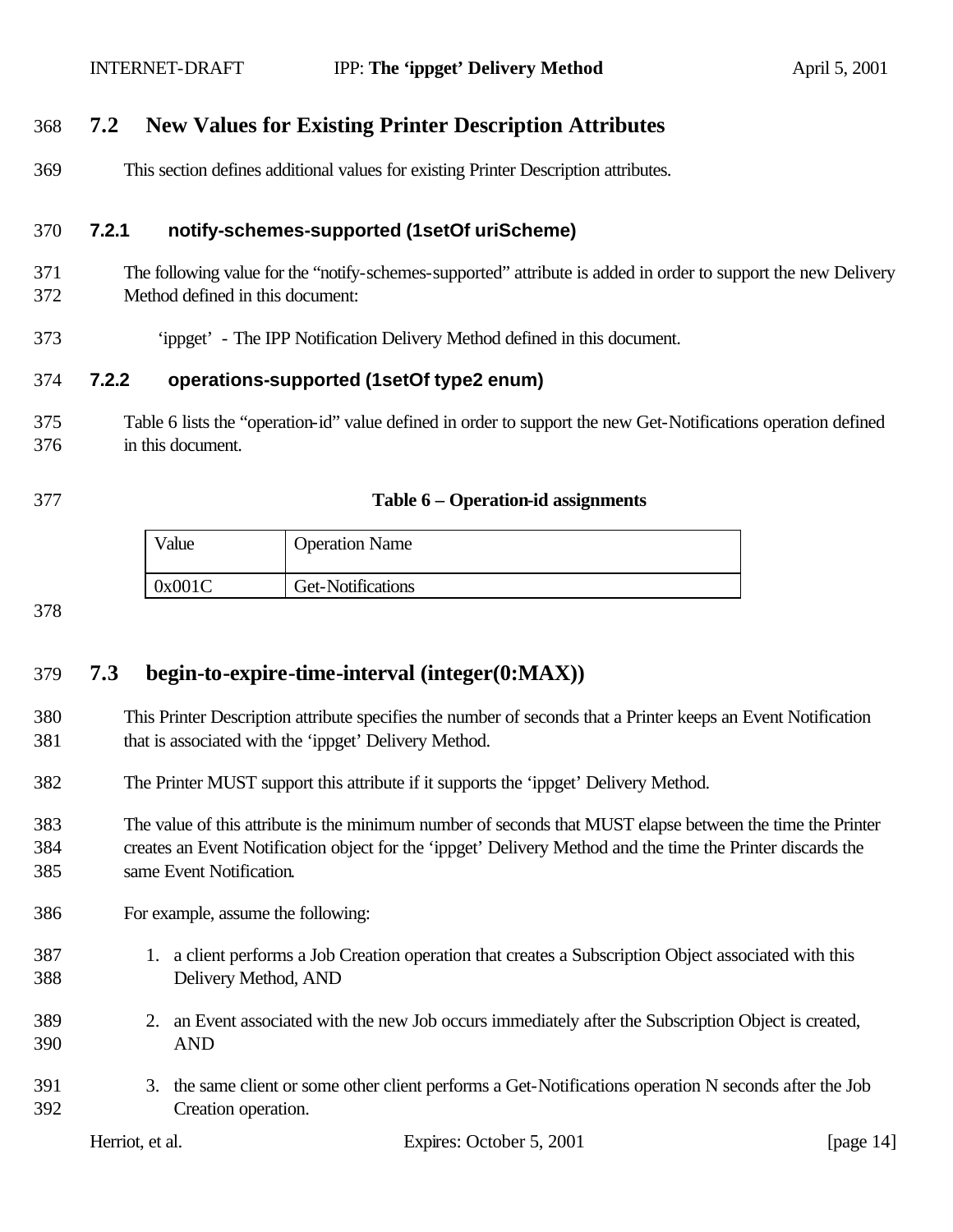Then, if N is less than the value of this attribute, the client performing the Get-Notifications operations can

expect not to miss any Event-Notifications, barring some unforeseen lack of memory space in the Printer.

# **8 New Status Codes**

 The following status codes are defined as extensions for this Delivery Method and are returned as the status code of the Get-Notifications operation.

## **8.1 redirection-other-site (0x300)**

 This status code means that the Printer doesn't perform that Get-Notifications operation and that the "notify- ippget-redirect" Operation Attribute in the response contains the uri that the Notification Recipient MUST use for performing the Get-Notifications operation.

# **9 The IPPGET URL Scheme**

This section defines the 'ippget' URL and the conformance requirements for using it.

## **9.1 The IPPGET URL Scheme Applicability and Intended Usage**

 This section is intended for use in registering the 'ippget' URL scheme with IANA and fully conforms to the requirements in [RFC2717]. This document defines the 'ippget'" URL (Uniform Resource Locator) scheme for specifying a unique identifier for an IPP Client which implements the IPP Get-Notifications operation specified in this document (see section 5).

The intended usage of the 'ippget' URL scheme is COMMON.

## **9.2 The IPPGET URL Scheme Associated Port**

- None.
- An 'ippget' URL behaves as a unique identifier for IPP Clients and is NOT used to initiate any over-the-wire protocol associations.
- See: IANA Port Numbers Registry [IANA-PORTREG].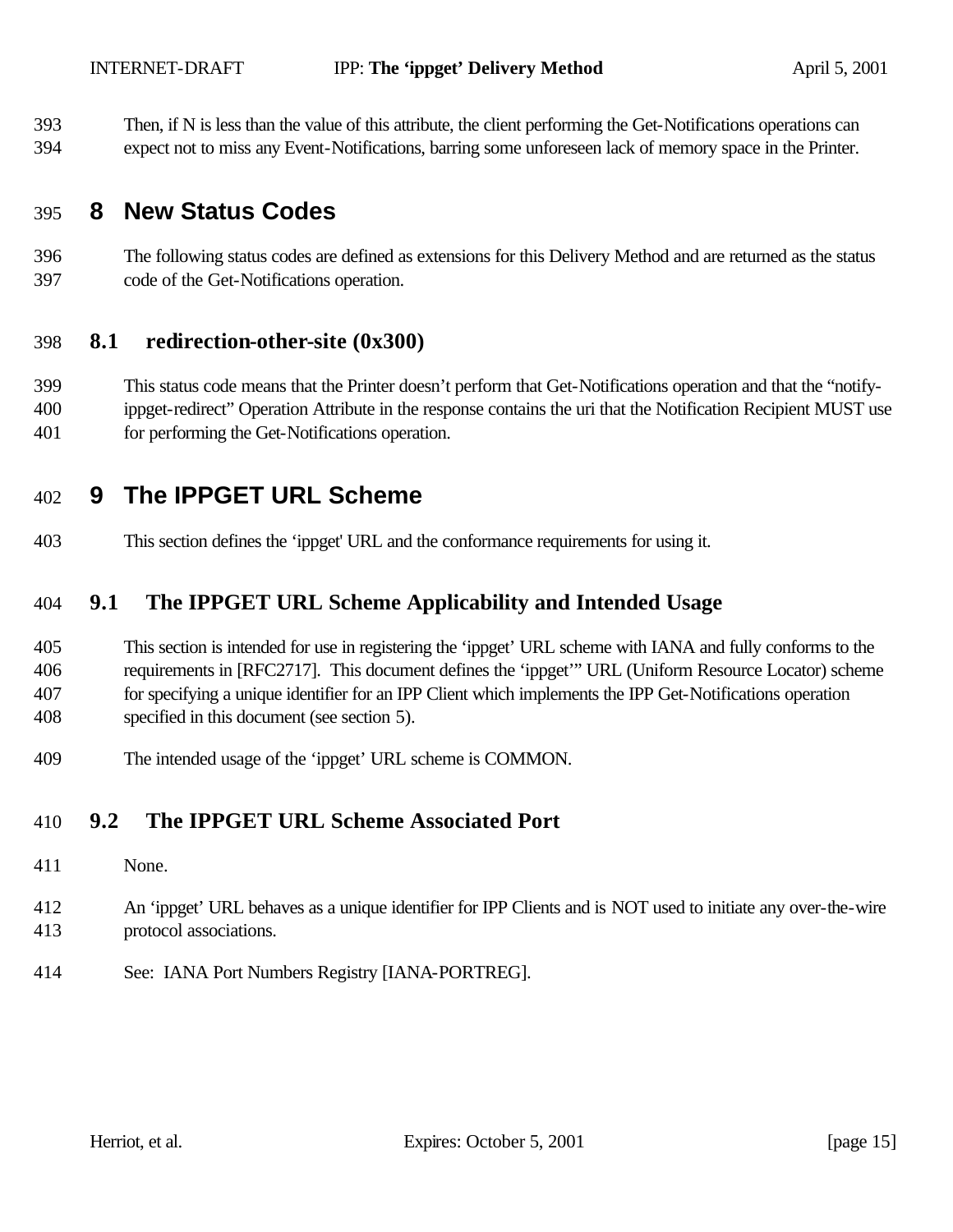## **9.3 The IPPGET URL Scheme Associated MIME Type**

All IPP Get-Notifications operations (requests and responses) MUST be conveyed in an 'application/ipp'

- MIME media type as registered in [IANA-MIMEREG]. An 'ippget' URL MUST uniquely identify an IPP Client that support this 'application/ipp' MIME media type.
- See: IANA MIME Media Types Registry [IANA-MIMEREG].

### **9.4 The IPPGET URL Scheme Character Encoding**

- The 'ippget' URL scheme defined in this document is based on the ABNF for the URI Generic Syntax
- [RFC2396] and further updated by [RFC2732] and [RFC2373] (for IPv6 addresses in URLs). The 'ippget'

URL scheme is case-insensitive in the scheme and 'authority' part; however, the 'abs\_path' part is case-

sensitive, as in [RFC2396]. Code points outside [US-ASCII] MUST be hex escaped by the mechanism

specified in [RFC2396].

## **9.5 The IPPGET URL Scheme Syntax in ABNF**

 This document is intended for use in registering the 'ippget' URL scheme with IANA and fully conforms to the requirements in [RFC2717]. This document defines the 'ippget' URL (Uniform Resource Locator) scheme for specifying a unique identifier for an IPP Client which implements IPP 'Get-Notifications' operation specified in this document.

- The intended usage of the 'ippget' URL scheme is COMMON.
- The IPP protocol places a limit of 1023 octets (NOT characters) on the length of a URI (see section 4.1.5 'uri' in [RFC2911]). An IPP Printer MUST return the 'client-error-request-value-too-long' status code (see
- section 13.1.4.10 in [RFC2911]) when a URI received in a request is too long.
- *Note: IPP Clients and IPP Printers ought to be cautious about depending on URI lengths above 255 bytes, because some older client or proxy implementations might not properly support these lengths.*

 An 'ippget' URL MUST be represented in absolute form. Absolute URLs always begin with a scheme name followed by a colon. For definitive information on URL syntax and semantics, see "Uniform Resource Identifiers (URI): Generic Syntax and Semantics" [RFC2396]. This specification adopts the definitions of "authority", "abs\_path", "query", "reg\_name", "server", "userinfo", and "hostport" from [RFC2396], as updated by [RFC2732] and [RFC2373] (for IPv6 addresses in URLs).

- The 'ippget' URL scheme syntax in ABNF is as follows:
- 444 ippget URL = "ippget:" "//" authority [ abs\_path [ "?" query ]] authority = server | reg\_name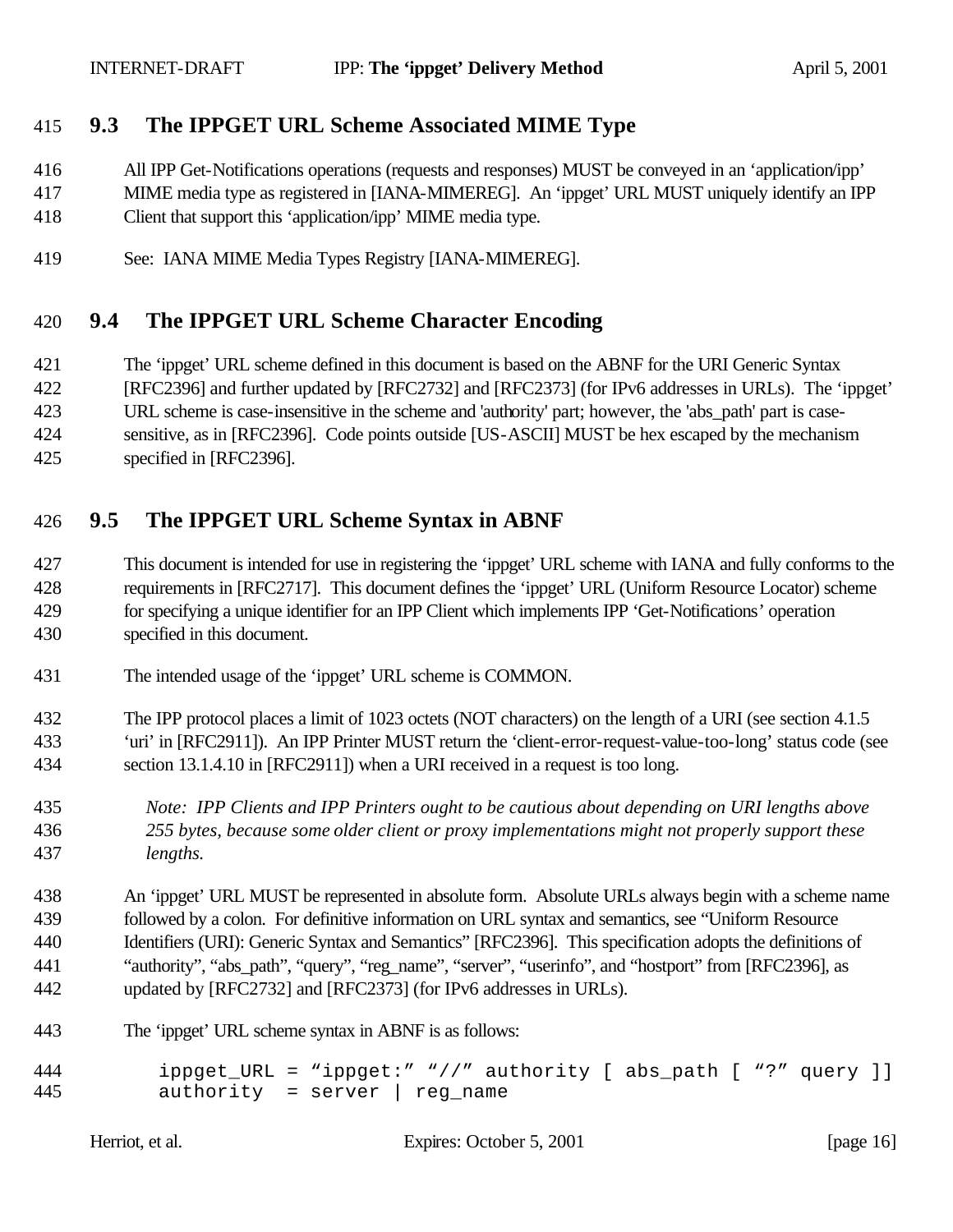| 446 | reg name | = 1*( <code>unreserved</code>   <code>escaped</code>   "\$"   ","        |
|-----|----------|--------------------------------------------------------------------------|
| 447 |          | $W; N \mid W: N \mid W \otimes N \mid W \otimes N \mid W = N \mid W + N$ |
| 448 | server   | = [ [ userinfo "@" ] hostport ]                                          |
| 449 | userinfo | $=$ *( unreserved   escaped                                              |
| 450 |          |                                                                          |
| 451 |          | hostport = host $[$ ":" port $]$                                         |
| 452 |          | $abs\_path = "/*$ path_segments                                          |

- If the port is empty or not given, then no port is assumed. The semantics are that the 'ippget' URL is a unique identifier for an IPP Client that will retrieve IPP event notifications via the IPP Get-Notifications operation.
- Note: The use of IP addresses in URLs SHOULD be avoided whenever possible (see [RFC1900]).

#### **9.5.1 IPPGET URL Examples**

The following are examples of valid 'ippget' URLs for IPP Clients (using DNS host names):

| 459 | ippget://abc.com                   |
|-----|------------------------------------|
| 460 | ippect://abc.com/listener          |
| 461 | ippget://bob@abc.com/listener/1232 |

Note: The use of IP addresses in URLs SHOULD be avoided whenever possible (see [RFC1900]).

 The IPP Client that creates the Subscription object and the Notification Recipient have to agree on a unique IPPGET URL value in order for the Get-Notifications operations to retrieve the proper Event Notifications. Therefore, the choice of 'userinfo@hostport' versus the simpler 'hostport' production in an 'ippget' URL may be influenced by the intended usage.

 If a given IPP Client creates an IPP Subscription object for event notifications intended for retrieval by the same IPP Client, then the simple 'hostport' production may be most appropriate. In this case, the IPP Client and the Notification Recipient both know the 'hostport' of the client.

 On the other hand, if a given IPP Client creates an IPP Subscription object for event notifications intended for retrieval by a *different* IPP Client, then the 'userinfo@hostport' production (using, for example, the right-hand side of a 'mailto:' URL, see [RFC2368]) may be most appropriate. For this case, a mail address serves as the prior agreement on the IPPGET URL value between the IPP Client and the Notification Recipient.

#### **9.5.2 IPPGET URL Comparisons**

 When comparing two 'ippget' URLs to decide if they match or not, an IPP Client or IPP Printer MUST use the same rules as those defined for HTTP URI comparisons in [RFC2616].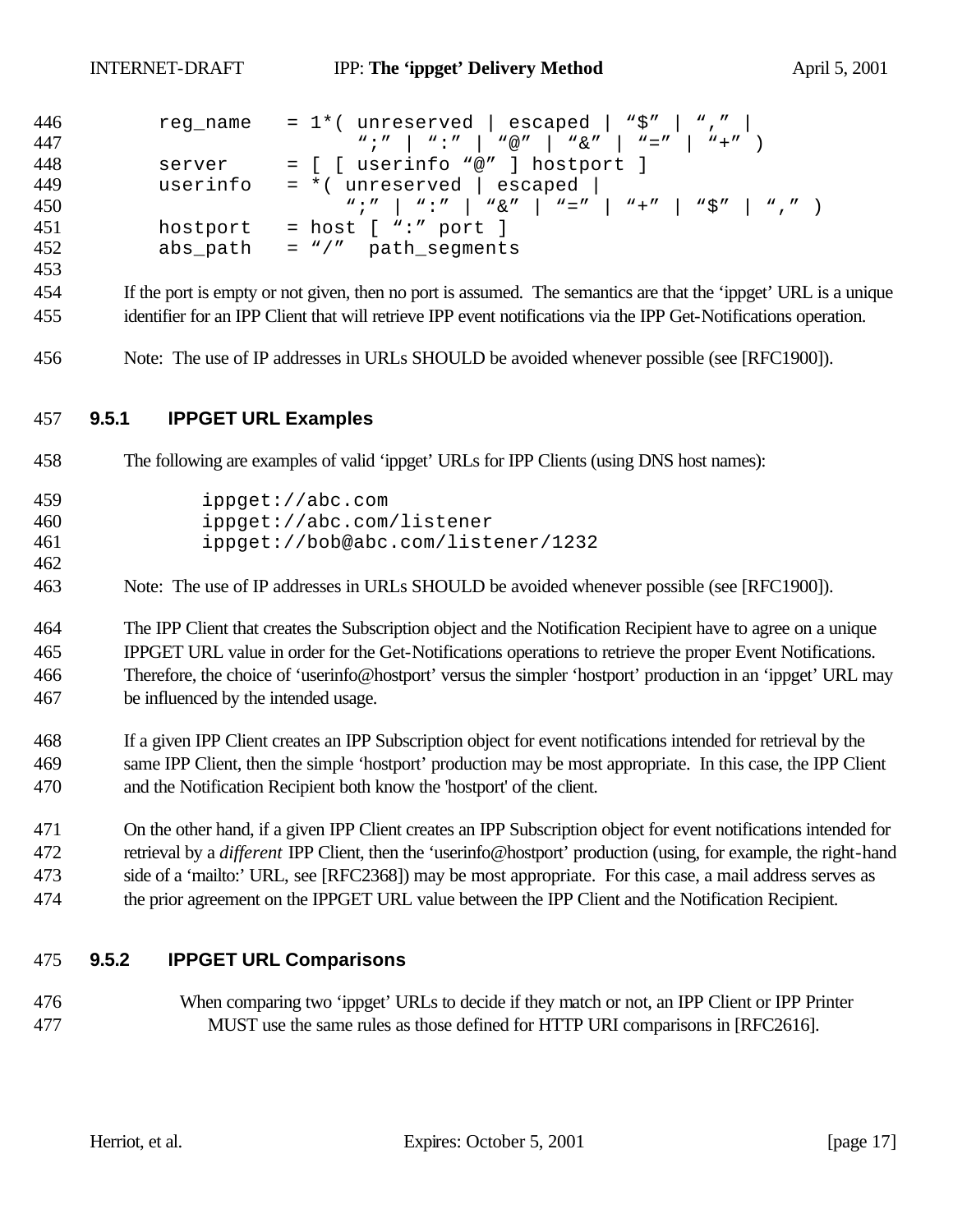## **10 Encoding**

 This notification delivery method uses the IPP transport and encoding [RFC2910] for the Get-Notifications operation with one extension allocated in [ipp-ntfy]:

#### **Table 7 – The "event-notification-attributes-tag" value**

| Tag Value (Hex) | Meaning                             |
|-----------------|-------------------------------------|
| 0x07            | "event-notification-attributes-tag" |

#### 

# **11 Conformance Requirements**

## **11.1 Conformance for IPP Printers**

| 485        | IPP Printers that conform to this specification:                                                                                                                                                                |  |
|------------|-----------------------------------------------------------------------------------------------------------------------------------------------------------------------------------------------------------------|--|
| 486        | 1. MUST meet the conformance requirements defined in [ipp-ntfy];                                                                                                                                                |  |
| 487        | 2. MUST support the Get-Notifications operation defined in section 5;                                                                                                                                           |  |
| 488        | 3. MUST support the Subscription object attributes as defined in section 6;                                                                                                                                     |  |
| 489        | 4. MUST support the additional values for IPP/1.1 Printer Description attributes defined in section 7.2;                                                                                                        |  |
| 490        | 5. MUST support the "begin-to-expire-time-interval" Printer Description attribute defined in section 7.3;                                                                                                       |  |
| 491        | 6. MUST support the "redirection-other-site" status code defined 8.1;                                                                                                                                           |  |
| 492<br>493 | SHOULD reject received 'ippget' URLs in 'application' ipp' request bodies (e.g., in the "notify-<br>7.<br>recipient-uri" attribute in a Get-Notifications request) that do not conform to the ABNF for 'ippget' |  |
| 494        | URLs specified in section 9.5 of this document;                                                                                                                                                                 |  |

#### 8. MUST listen for the IPP Get-Notifications operation requests on IANA-assigned well-known port 631, unless explicitly configured by system administrators or site policies;

- 9. SHOULD NOT listen for IPP Get-Notifications operation requests on any other port, unless explicitly configured by system administrators or site policies.
- **11.2 Conformance for IPP Clients**
- IPP Clients that conform to this specification:

| Herriot, et al. |  |  |  |
|-----------------|--|--|--|
|-----------------|--|--|--|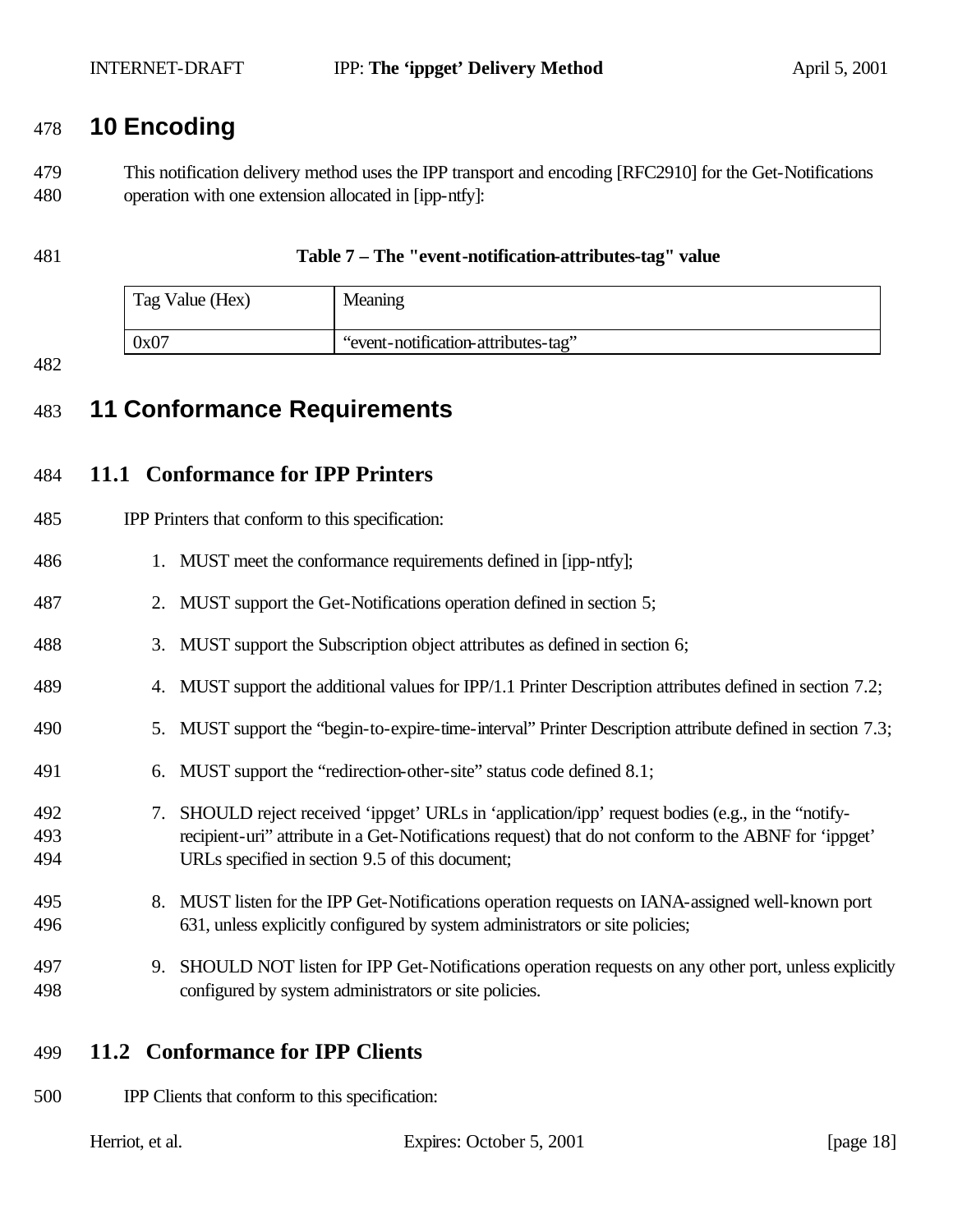| 501               | 1. MUST create unambiguously unique 'ippget' URLs in all cases;                                                                                                                                                                  |
|-------------------|----------------------------------------------------------------------------------------------------------------------------------------------------------------------------------------------------------------------------------|
| 502<br>503        | 2. MUST send 'ippget' URLs (e.g., in the "notify-recipient-uri" attribute in a Get-Notifications request)<br>that conform to the ABNF specified in section 9.5 of this document;                                                 |
| 504<br>505        | 3. MUST send IPP Get-Notifications operation requests via the port specified in the associated 'ipp'<br>URL (if present) or otherwise via IANA assigned well-known port 631;                                                     |
| 506<br>507<br>508 | 4. MUST convert the associated 'ipp' URLs for use in IPP Get-Notifications operation to their<br>corresponding 'http' URL forms for use in the HTTP layer according to the rules in section 5 "IPP"<br>URL Scheme" in [RFC2910]. |
| 509               | Note: The use of ambiguous 'ippget' URLs is NOT an optional feature for IPP Clients; it is a non-conformant                                                                                                                      |

# **12 IANA Considerations**

implementation error.

- IANA is requested to register the 'ippget' URL scheme as defined in section 9 according to the procedures of [RFC2717].
- The rest of this section contains the exact information for additional IPP entities for IANA to add to the IPP Registries according to the procedures defined in RFC 2911 [RFC2911] section 6.
- *Note to RFC Editors: Replace RFC NNNN below with the RFC number for this document, so that it accurately reflects the content of the information for the IANA Registry.*

## **12.1 Operation Registrations**

- The operations defined in this document will be published by IANA according to the procedures in RFC 2911 [RFC2911] section 6.4 with the following path:
- 521 ftp.isi.edu/iana/assignments/ipp/operations/
- The registry entry will contain the following information:

| 523 | Operations:                 | Ref.     | Section: |
|-----|-----------------------------|----------|----------|
| 524 | Get-Notifications operation | RFC NNNN |          |
| 525 |                             |          |          |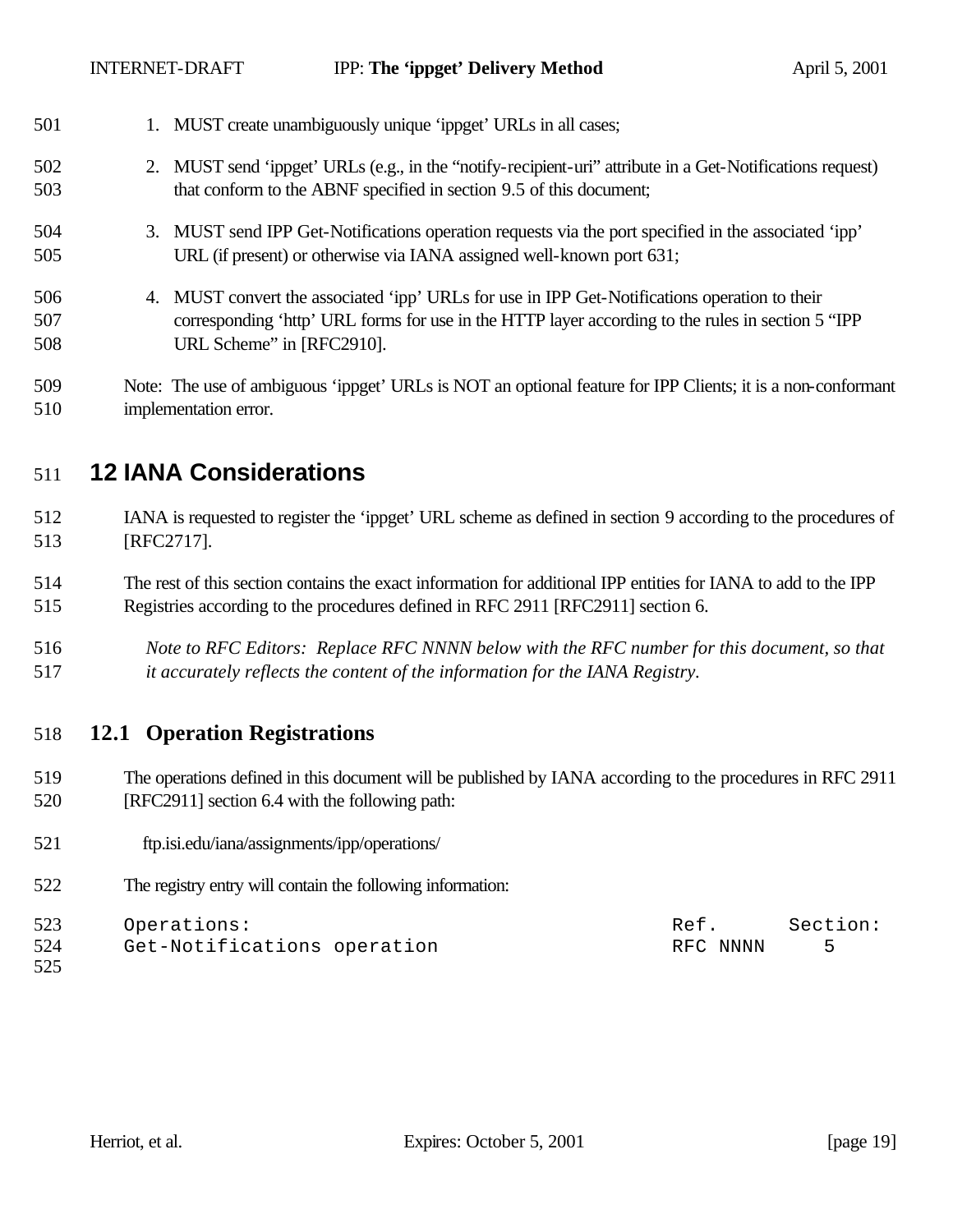## **12.2 Additional values of existing attributes**

#### **12.2.1 Additional values for the "notify-schemes-supported" Printer attribute**

- The "notify-schemes-supported" 'uriScheme' attribute value defined in this document will be published by IANA according to the procedures in RFC 2911 [RFC2911] section 6.1 with the following path:
- ftp.isi.edu/iana/assignments/ipp/attribute-values/notify-schemes-supported/
- The registry entry will contain the following information:

| 532 |               | Ref.     | Section: |
|-----|---------------|----------|----------|
| 533 | <i>ippget</i> | RFC NNNN | 72       |

#### **12.2.2 Additional values for the "operations-supported" Printer attribute**

- The "operations-supported" type2 enum attribute value defined in this document will be published by IANA according to the procedures in RFC 2911 [RFC2911] section 6.1 with the following path:
- ftp.isi.edu/iana/assignments/ipp/attribute-values/operations-supported/
- The registry entry will contain the following information:

| 539 |                   | Value           | Ref.     | Section: |
|-----|-------------------|-----------------|----------|----------|
| 540 | Get-Notifications | $0 \times 001C$ | RFC NNNN | 7.2.2    |

#### **12.3 Attribute Registrations**

- The attributes defined in this document will be published by IANA according to the procedures in RFC 2911 [RFC2911] section 6.2 with the following path:
- ftp.isi.edu/iana/assignments/ipp/attributes/
- The registry entry will contain the following information:

| 546 | Printer Description attributes:                         | Ref. | Section: |
|-----|---------------------------------------------------------|------|----------|
| 547 | begin-to-expire-time-interval (integer(0:MAX)) RFC NNNN |      | 7.3      |

#### **12.4 Status code Registrations**

- The status codes defined in this document will be published by IANA according to the procedures in RFC 2911 [RFC2911] section 6.6 with the following path:
- ftp.isi.edu/iana/assignments/ipp/status-codes/
- The registry entry will contain the following information: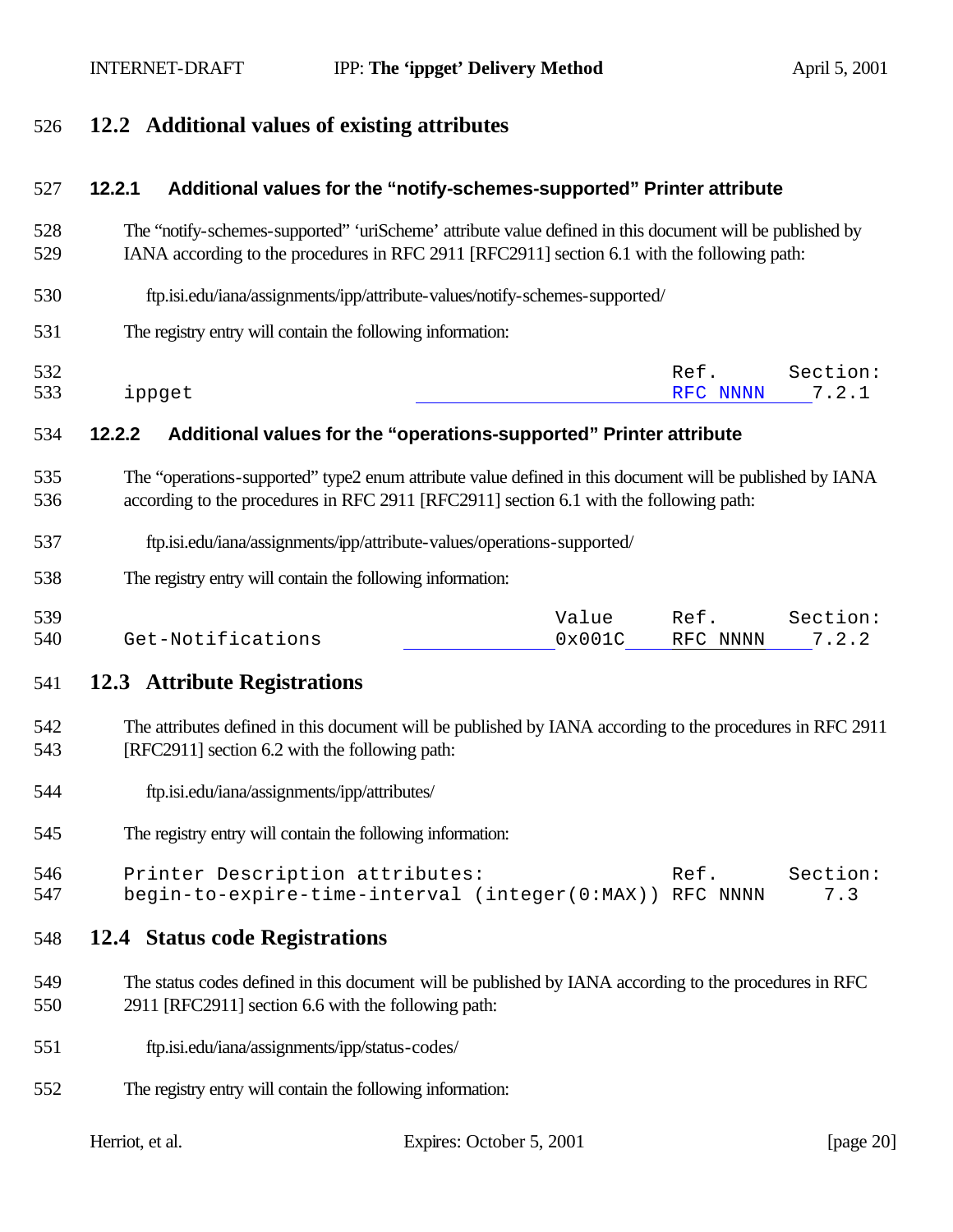| 553 | Status codes:                  | Ref.     | Section: |
|-----|--------------------------------|----------|----------|
| 554 | redirection-other-site (0x300) | RFC NNNN |          |

## **13 Internationalization Considerations**

- The IPP Printer MUST localize the "notify-text" attribute as specified in section 14 of [ipp-ntfy].
- In addition, when the client receives the Get-Notifications response, it is expected to localize the attributes that have the 'keyword' attribute syntax according to the charset and natural language requested in the Get-Notifications request.

# **14 Security Considerations**

 The IPP Model and Semantics document [RFC2911] discusses high-level security requirements (Client Authentication, Server Authentication and Operation Privacy). Client Authentication is the mechanism by which the client proves its identity to the server in a secure manner. Server Authentication is the mechanism by which the server proves its identity to the client in a secure manner. Operation Privacy is defined as a mechanism for protecting operations from eavesdropping.

 Unlike other Event Notification delivery methods in which the IPP Printer initiates the Event Notification, with the method defined in this document, the Notification Recipient is the client who s the Get-Notifications operation. Therefore, there is no chance of "spam" notifications with this method. Furthermore, such a client can close down the HTTP channel at any time, and so can avoid future unwanted Event Notifications at any time.

# **15 References**

| 573 | $[$ ipp- $\text{lig}$ ]                                                                                                                    |
|-----|--------------------------------------------------------------------------------------------------------------------------------------------|
| 574 | Hastings, T., Manros, C., Kugler, K., Holst H., Zehler, P., "Internet Printing Protocol/1.1: draft-ietf-ipp-                               |
| 575 | implementers-guide-v11-02.txt, work in progress, January 25, 2001                                                                          |
| 576 | [ipp-ntfy]                                                                                                                                 |
| 577 | R. Herriot, Hastings, T., Isaacson, S., Martin, J., deBry, R., Shepherd, M., Bergman, R., "Internet Printing                               |
| 578 | Protocol/1.1: IPP Event Notification Specification", <draft-ietf-ipp-not-spec-06.txt>, February 24, 2001.</draft-ietf-ipp-not-spec-06.txt> |
| 579 | [RFC1900]                                                                                                                                  |
| 580 | B. Carpenter, Y. Rekhter. Renumbering Needs Work, RFC 1900, February 1996.                                                                 |
| 581 | [RFC2026]                                                                                                                                  |
| 582 | S. Bradner, "The Internet Standards Process -- Revision 3", RFC 2026, October 1996.                                                        |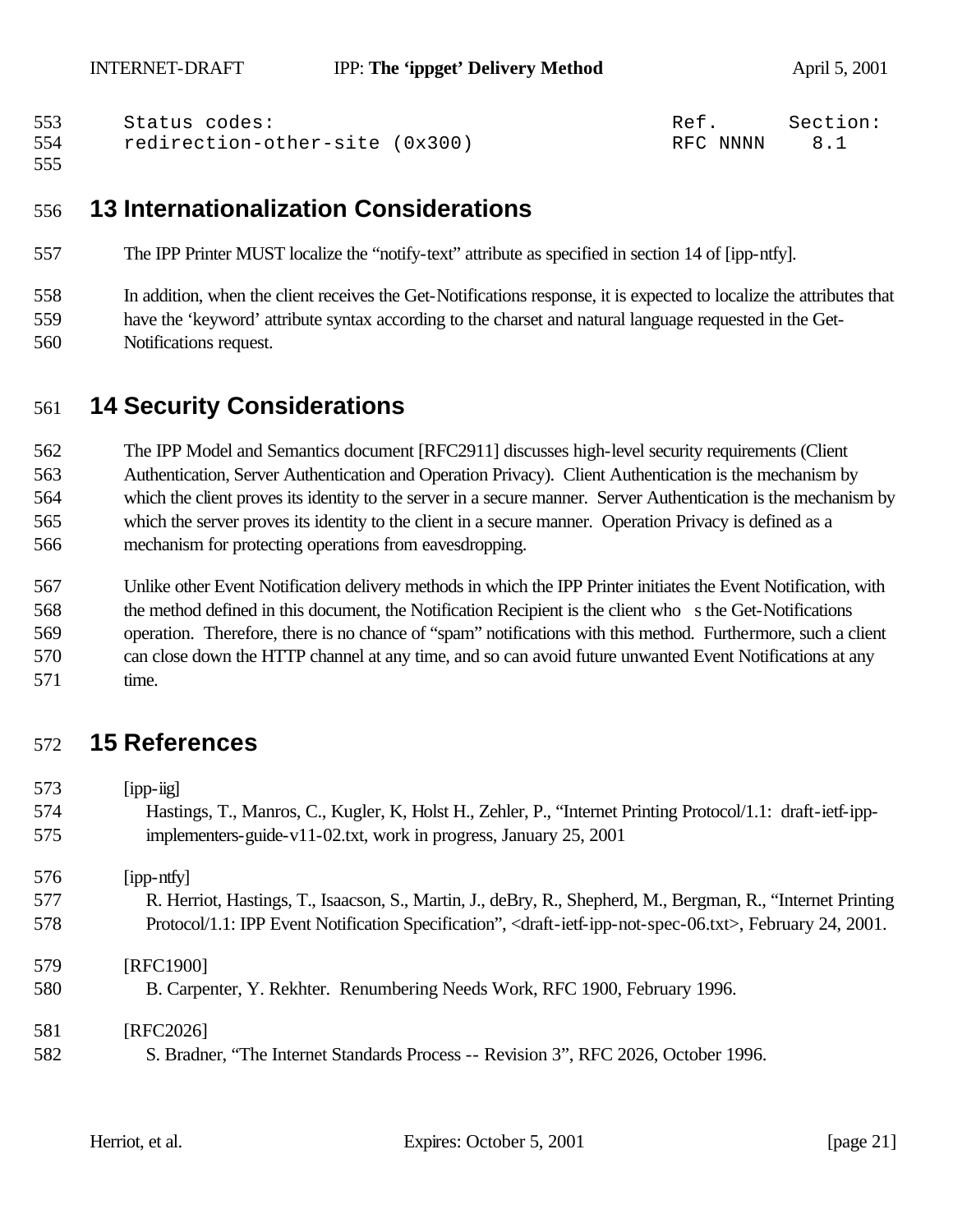| 583        | [RFC2119]                                                                                                                                      |
|------------|------------------------------------------------------------------------------------------------------------------------------------------------|
| 584        | S. Bradner, "Key words for use in RFCs to Indicate Requirement Levels", RFC 2119, March 1997                                                   |
| 585        | [RFC2368]                                                                                                                                      |
| 586        | P. Hoffman, L. Masinter, J. Zawinski. The "mailto" URL Scheme, RFC 2368, July 1998.                                                            |
| 587        | [RFC2373]                                                                                                                                      |
| 588        | R. Hinden, S. Deering. IP Version 6 Addressing Architecture, RFC 2373, July 1998.                                                              |
| 589        | [RFC2396]                                                                                                                                      |
| 590        | Berners-Lee, T. et al. Uniform Resource Identifiers (URI): Generic Syntax, RFC 2396, August 1998                                               |
| 591        | [RFC2565]                                                                                                                                      |
| 592<br>593 | Herriot, R., Butler, S., Moore, P., and R. Turner, "Internet Printing Protocol/1.0: Encoding and Transport",<br>RFC 2565, April 1999.          |
| 594        | [RFC2566]                                                                                                                                      |
| 595<br>596 | R. deBry, T. Hastings, R. Herriot, S. Isaacson, and P. Powell, "Internet Printing Protocol/1.0: Model and<br>Semantics", RFC 2566, April 1999. |
|            |                                                                                                                                                |
| 597        | [RFC2567]                                                                                                                                      |
| 598        | Wright, D., "Design Goals for an Internet Printing Protocol", RFC 2567, April 1999.                                                            |
| 599        | [RFC2568]                                                                                                                                      |
| 600        | Zilles, S., "Rationale for the Structure and Model and Protocol for the Internet Printing Protocol", RFC                                       |
| 601        | 2568, April 1999.                                                                                                                              |
| 602        | [RFC2569]                                                                                                                                      |
| 603        | Herriot, R., Hastings, T., Jacobs, N., Martin, J., "Mapping between LPD and IPP Protocols", RFC 2569,                                          |
| 604        | April 1999.                                                                                                                                    |
| 605        | [RFC2567]                                                                                                                                      |
| 606        | Wright, D., "Design Goals for an Internet Printing Protocol", RFC 2567, April 1999.                                                            |
| 607        | [RFC2568]                                                                                                                                      |
| 608        | Zilles, S., "Rationale for the Structure and Model and Protocol for the Internet Printing Protocol", RFC                                       |
| 609        | 2568, April 1999.                                                                                                                              |
| 610        | [RFC2569]                                                                                                                                      |
| 611        | Herriot, R., Hastings, T., Jacobs, N., Martin, J., "Mapping between LPD and IPP Protocols", RFC 2569,                                          |
| 612        | April 1999.                                                                                                                                    |
| 613        | $[RFC2616]$                                                                                                                                    |
| 614        | R. Fielding, J. Gettys, J. Mogul, H. Frystyk, L. Masinter, P. Leach, T. Berners-Lee, "Hypertext Transfer                                       |
| 615        | Protocol - HTTP/1.1", RFC 2616, June 1999.                                                                                                     |
|            |                                                                                                                                                |

| Herriot, et al. | Expires: October 5, 2001 | [page $22$ ] |
|-----------------|--------------------------|--------------|
|                 |                          |              |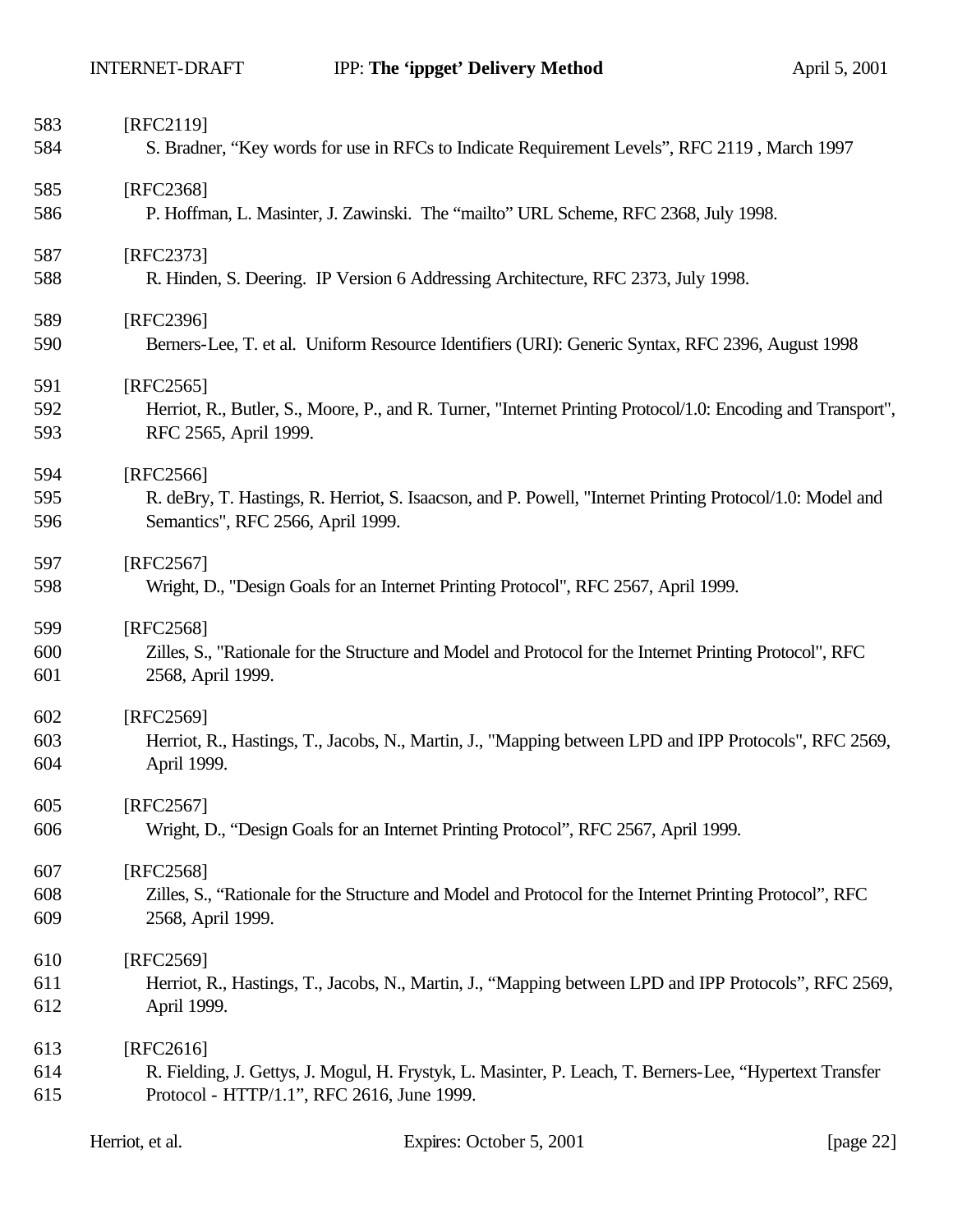| 616 | [RFC2717]                                                                                                |
|-----|----------------------------------------------------------------------------------------------------------|
| 617 | R. Petke and I. King, "Registration Procedures for URL Scheme Names", RFC 2717, November 1999.           |
| 618 | [RFC2732]                                                                                                |
| 619 | R. Hinden, B. Carpenter, L. Masinter. Format for Literal IPv6 Addresses in URL's, RFC 2732,              |
| 620 | December 1999.                                                                                           |
| 621 | [RFC2910]                                                                                                |
| 622 | Herriot, R., Butler, S., Moore, P., Tuner, R., "Internet Printing Protocol/1.1: Encoding and Transport", |
| 623 | RFC 2910, September 2000.                                                                                |
| 624 | [RFC2911]                                                                                                |
| 625 | R. deBry, T. Hastings, R. Herriot, S. Isaacson, P. Powell, "Internet Printing Protocol/1.1: Model and    |
| 626 | Semantics", RFC 2911, September 2000.                                                                    |
| 627 | <b>16 Authors' Addresses</b>                                                                             |
| 628 |                                                                                                          |
| 629 | Robert Herriot                                                                                           |
| 630 | Xerox Corp.                                                                                              |

- 3400 Hill View Ave, Building 1
- Palo Alto, CA 94304
- 
- Phone: 650-813-7696
- Fax: 650-813-6860
- e-mail: robert.herriot@pahv.xerox.com
- Carl Kugler
- IBM
- P.O. Box 1900
- Boulder, CO 80301-9191
- Phone:
- Fax:
- e-mail: kugler@us.ibm.com
- Harry Lewis
- IBM
- P.O. Box 1900
- Boulder, CO 80301-9191
- Phone: 303-924-5337
- FAX: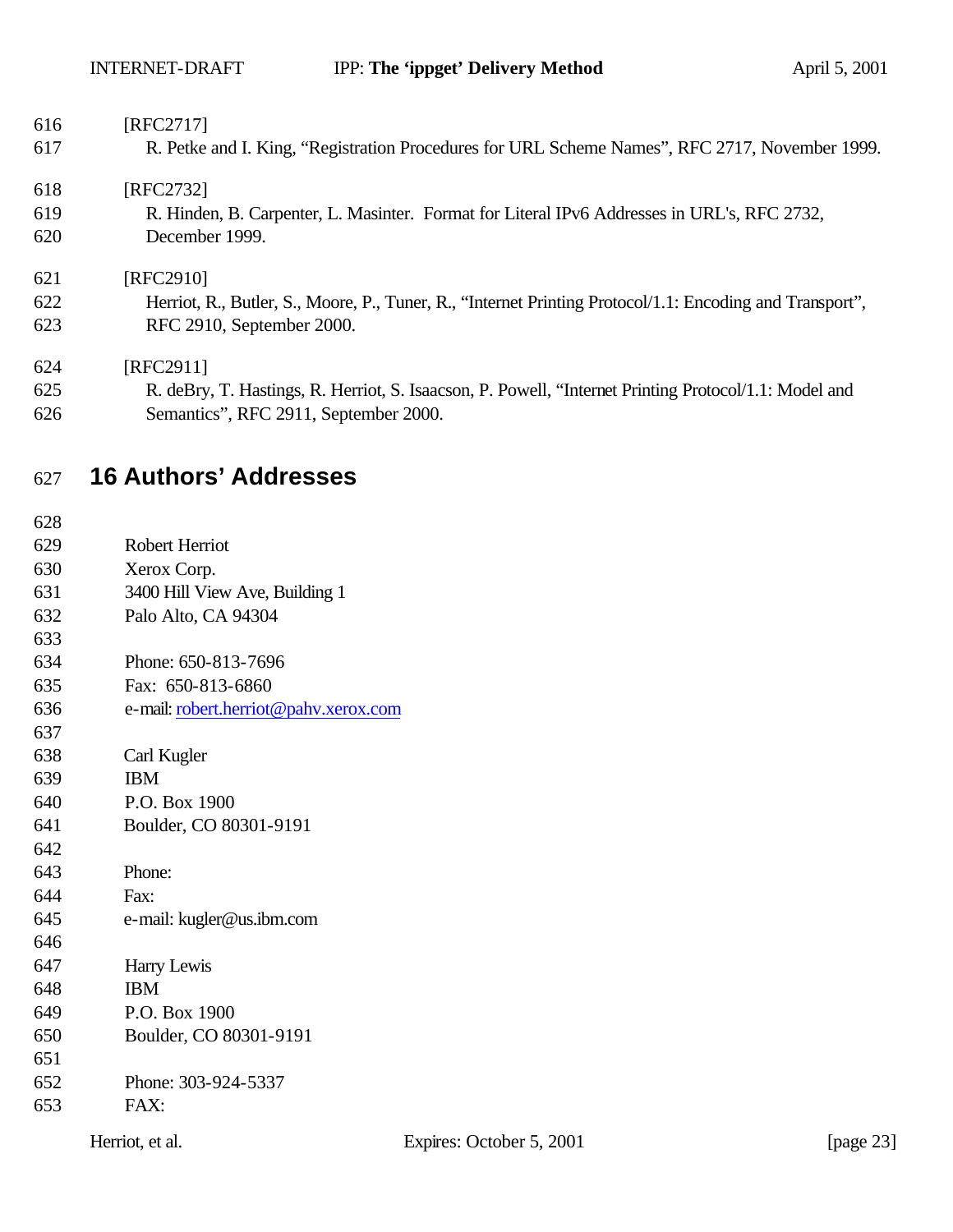- e-mail: harryl@us.ibm.com
- 

# **17 Description of Base IPP documents**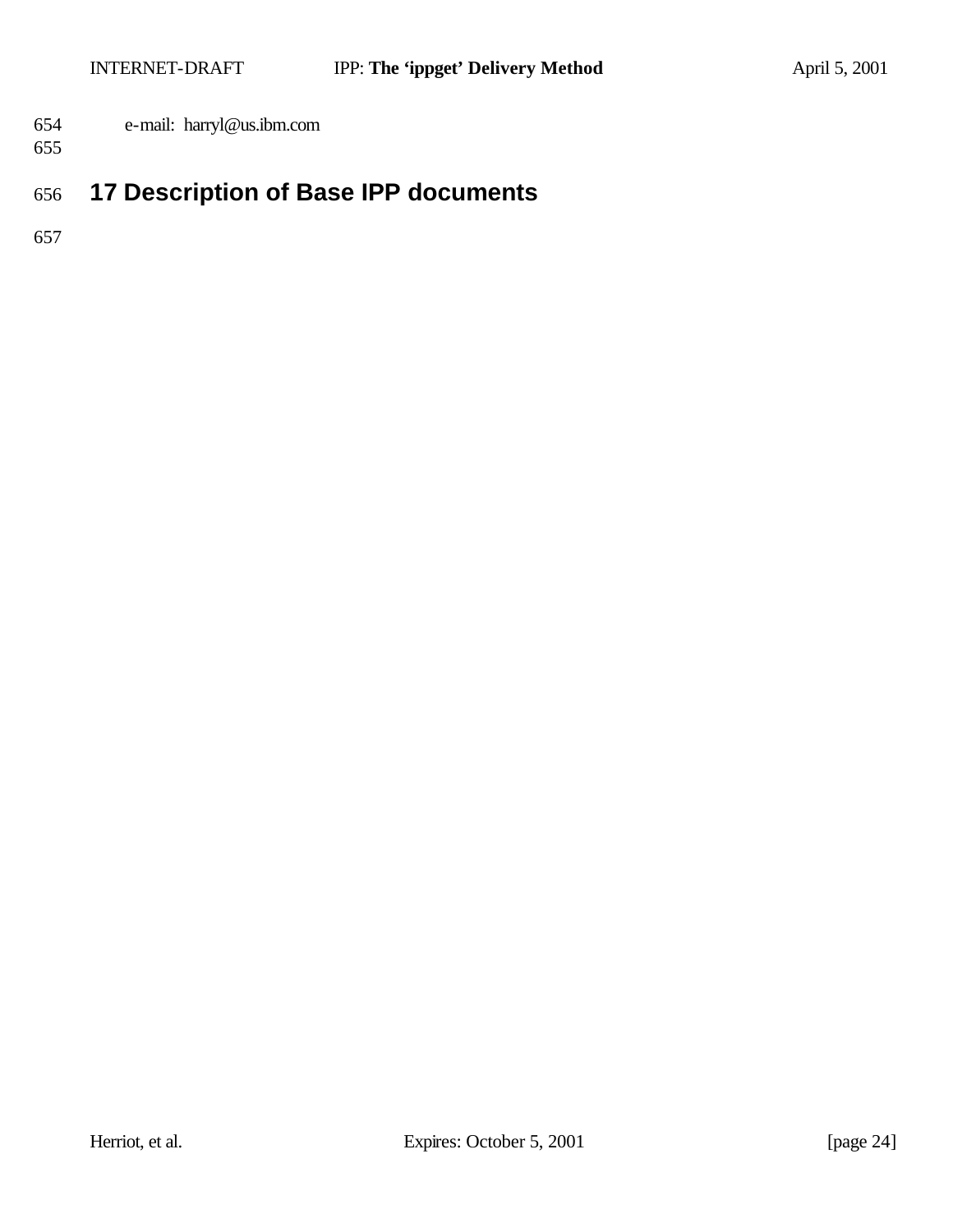The base set of IPP documents includes: Design Goals for an Internet Printing Protocol [RFC2567] Rationale for the Structure and Model and Protocol for the Internet Printing Protocol [RFC2568] Internet Printing Protocol/1.1: Model and Semantics [RFC2911] Internet Printing Protocol/1.1: Encoding and Transport [RFC2910] Internet Printing Protocol/1.1: Implementer's Guide [ipp-iig] Mapping between LPD and IPP Protocols [RFC2569] Internet Printing Protocol (IPP): IPP Event Notification Specification [ipp-ntfy] The "Design Goals for an Internet Printing Protocol" document takes a broad look at distributed printing functionality, and it enumerates real-life scenarios that help to clarify the features that need to be included in a printing protocol for the Internet. It identifies requirements for three types of users: end users, operators, and administrators. It calls out a subset of end user requirements that are satisfied in IPP/1.0. A few OPTIONAL operator operations have been added to IPP/1.1. The "Rationale for the Structure and Model and Protocol for the Internet Printing Protocol" document describes IPP from a high level view, defines a roadmap for the various documents that form the suite of IPP specification documents, and gives background and rationale for the IETF working group's major decisions. The "Internet Printing Protocol/1.1: Model and Semantics" document describes a simplified model with abstract objects, their attributes, and their operations that are independent of encoding and transport. It introduces a Printer and a Job object. The Job object optionally supports multiple documents per Job. It also addresses security, internationalization, and directory issues. The "Internet Printing Protocol/1.1: Encoding and Transport" document is a formal mapping of the abstract operations and attributes defined in the model document onto HTTP/1.1 [RFC2616]. It defines the encoding rules for a new Internet MIME media type called "application/ipp". This document also defines the rules for transporting over HTTP a message body whose Content-Type is "application/ipp". This document defines the 'ippget' scheme for identifying IPP printers and jobs. The "Internet Printing Protocol/1.1: Implementer's Guide" document gives insight and advice to implementers of IPP clients and IPP objects. It is intended to help them understand IPP/1.1 and some of the considerations that may assist them in the design of their client and/or IPP object implementations. For example, a typical order of processing requests is given, including error checking. Motivation for some of the specification decisions is also included. The "Mapping between LPD and IPP Protocols" document gives some advice to implementers of gateways between IPP and LPD (Line Printer Daemon) implementations. The "IPP Event Notification Specification" document defines an extension to IPP/1.0 [RFC2566, RFC2565] and IPP/1.1 [RFC2911, RFC2910]. This extension allows a client to subscribe to printing related Events and defines the semantics for delivering asynchronous *Event Notifications* to the specified *Notification Recipient* via a specified *Delivery Method* (i.e., protocols) defined in (separate) Delivery Method documents.